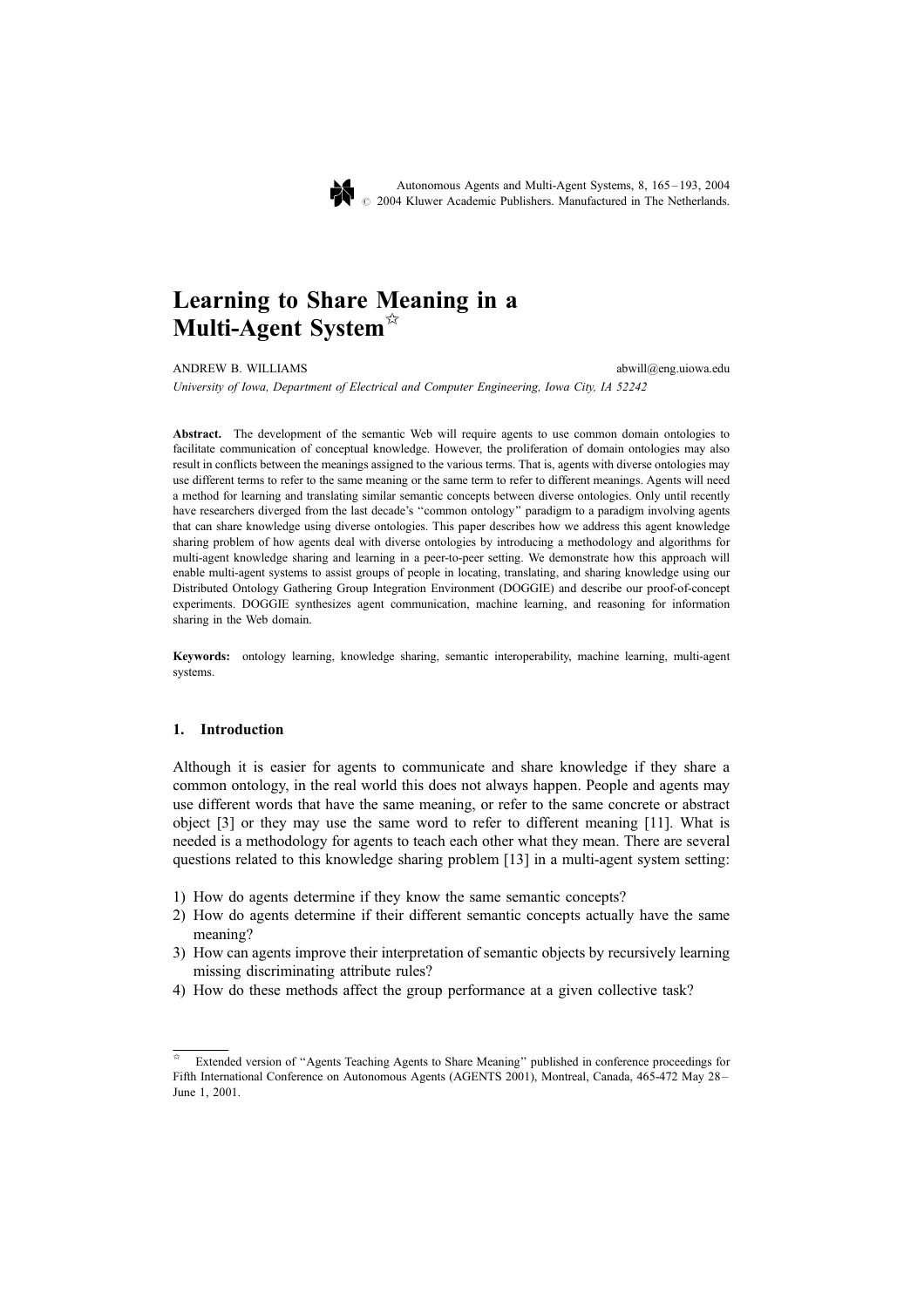#### 1.1. Ontologies and meaning

The definition of agency used in this paper states that an agent is a computing entity with or without a ''body'' that has varying degrees of the following capabilities or characteristics: autonomy, reasoning, social, learning, communication, and mobility [19, 30]. A group of these interacting agents are referred to as a multi-agent system [28]. Since the ontology problem [13] deals with how agents share meaning, we must provide a more precise definition of meaning. This requires that we must first differentiate between a conceptualization of the world, which only exists in a human or agent's mind and an ontology, which is a mapping of language symbols to that conceptualization and provides meaning to the symbols of the language. A conceptualization consists of all the objects and their interrelationships with each other that an agent hypothesizes or presumes to exist in the world and is represented by a tuple consisting of a universe of discourse, a functional basis set, and a relational basis set [9].

An agent's ontology consists of the specification of a conceptualization, which includes the terms used to name objects, functions, and relations in the agent's world [10]. An object is anything that we can say something about. An object can be concrete or abstract, primitive or composite, fictional or non-fictional. A set of objects can be grouped to form an abstract object called a *class*. We can use machine learning to learn a target function to map individual concrete objects to a particular class [21]. This target function will be referred to as a *concept description* of a class. The entire set of objects that we want to describe knowledge about is called a universe of discourse, U. U consists of both concrete objects,  $X = \{x_1, \ldots x_n\}$  and abstract objects,  $C = \{c_1, \ldots c_1\}$ . This semiotic relationship between the world, universe of discourse (UOD) containing  ${X}$ and  ${C}$ , and an agent's conceptualization, interpretation function, and ontology is illustrated in Figure 1. A functional basis set contains the functions used for a particular universe of discourse. A relational basis set contains the relations used in a particular universe of discourse. The difference between the UOD and the ontology is that the



Figure 1. Semiotic relationship between world, universe of discourse (UOD) and conceptualization.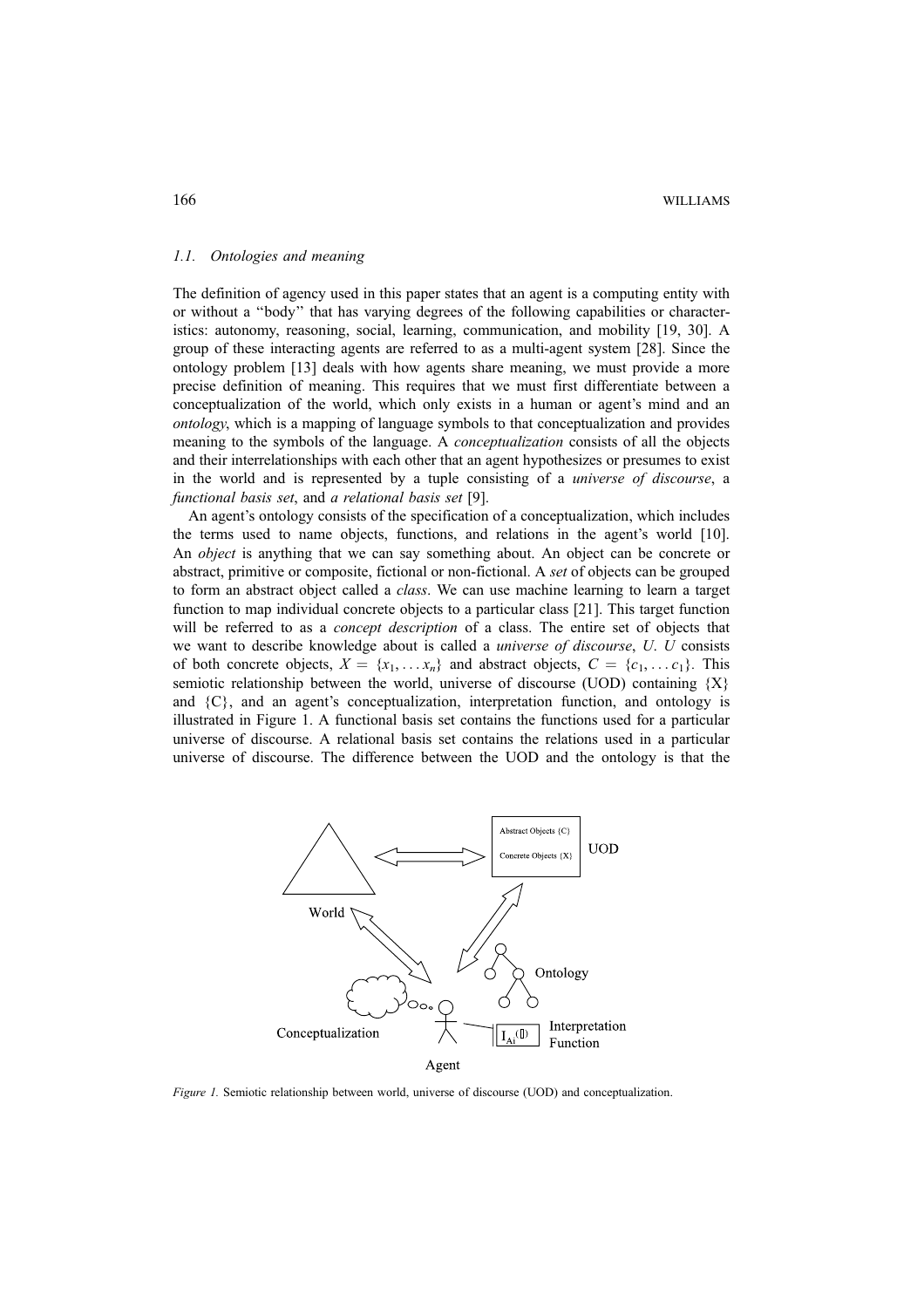UOD are the objects that exist but until they are placed in an agent's ontology, the agent does not have a vocabulary to specify objects in the UOD. No matter how a human or computing agent conceptualizes the world, there are other conceptualizations that can be created. There may or may not exist a correspondence between two different agents' conceptualizations.

An agent's invention of its conceptualization is its first step towards describing knowledge about the world. Declarative knowledge can be used to represent an agent's environment and guide it in making intelligent decisions regarding its behavior in the environment [25]. This knowledge is represented by describing the world in sentences composed of a language such as natural language or first-order predicate calculus. Declarative semantics gives a precise way of defining meaning for an agent. The particular meaning defined for objects in a conceptualization are specified by elements in the representational language. The object constant is the label given to a particular object using the language. This mapping of objects in the conceptualization to elements in the language for a particular agent  $A_i$  can be described by an interpretation function,  $I_{Ai}(\sigma)$ . If  $\sigma$  is an object constant, then we can say that  $I_{Ai}(\sigma) \in U_{Ai}$ , where  $U_{Ai}$  is the universe of discourse for agent  $A_i$ . A *semantic concept*, is a term in a language that represents the meaning of a particular set of objects in the conceptualization. A semantic concept is an abstract object constant for a particular agent that is mapped to a set of concrete objects in the universe of discourse. A *semantic object* is an object taken from the universe of discourse and mapped to a particular semantic concept for an agent. The semantic concept set consists of all the semantic objects in a particular agent's semantic concept.

#### 1.2. Distributed collective memory

A distributed collective memory (DCM) is the entire set of concrete objects  $X = \{x_1 \dots x_n\}$ that exist in the world at a unique location and is accessible by any agent,  $A_i$ , in the multiagent system,  $A = \{A_1, \ldots, A_n\}$ , but is only selectively conceptualized by each agent [7, 29]. This means that not every agent has every object in its conceptualization. We will denote U to represent the "global" universe of discourse where each agent  $A_1$  has its own universe of discourse  $U_{A1} \subset U$ , which is a union of its known concrete and abstract objects,  $U_{A1} = X_{A1} \cup C_{A1}$ .

Stated another way, our research addresses the ontological diversity of artificial intelligence, which states that any conceptualization of the world can be invented and accommodated based on how useful it is to an agent [9]. With our approach, agents that share a distributed collective memory of objects will be able to overcome their lack of shared meaning to gain the ability to share knowledge between each other. The rest of this paper discusses our approach in more detail in section 2. Section 3 describes how we evaluated our system and section 4 discusses related work. Section 5 presents our conclusions and describes future work.

## 2. Approach

This section describes how DOGGIE agents addressed various aspects of the ontology problem. Before describing our approach we state the key assumptions of this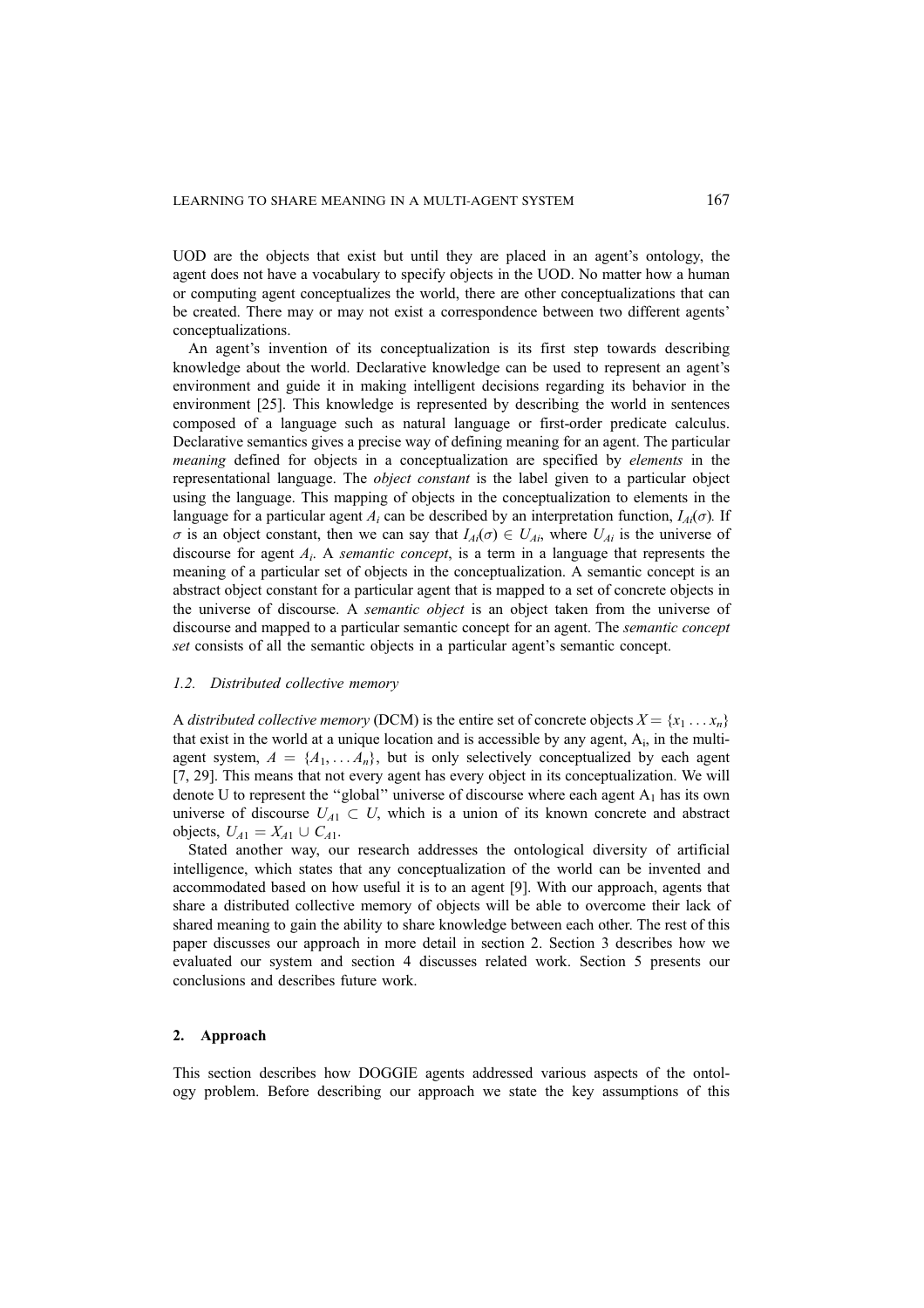work. We also describe how supervised inductive learning is used to enable the agents to learn representations for their ontologies. Descriptions for how agents are able to discover similar semantic concepts, translate these concepts, and improve interpretation of these concepts through recursive semantic context rule learning (RSCRL) are also given.

# 2.1. Assumptions

Several key assumptions exist for this work.

- 1) Agents live in a closed world represented by the distributed collective memory.
- 2) The identity of the objects in this world are accessible to all the agents and can be known by the agents.
- 3) Agents use a knowledge structure that can be learned using objects in the distributed collective memory.
- 4) The agents do not have any errors in their perception of the world even though their perceptions may differ.

# 2.2. Semantic concept learning

In a system of distributed, intelligent agents with diverse ontologies, there are opportunities for both individual and group semantic concept learning. In a following section we describe another type of group learning we employ related to semantic concept translation. Then we describe in detail our two novel algorithms we use for other types of individual learning. Individual learning refers to learning individual ontologies for each agent. Group learning is accomplished as the agents learn agent models. Agent model learning consists of one agent learning that another agent knows a particular concept. For example, Agent A learns that Agent B knows its concepts X, Y, and Z.

## 2.3. An example of semantic concept representation in the World Wide Web domain

An example of how concepts are represented in the World Wide Web domain is given. For the World Wide Web domain, Web pages contain semantic content related to a variety of subjects. The Web page contains text formatted using Hypertext Markup Language (HTML). The HTML may also be used to place images and sound recordings in the Web page. This example focuses on using the symbolic tokens in a Web page rather than actual audio recordings or images. A Web page is located using a Web browser by a unique Internet address specified by its Universal Resource Locator (URL). For this example, a Web page may be thought of as a specific semantic object, which can be grouped with similar Web pages to fit under a generalized class category, or semantic concept. For example, the USA Today Web page, http://www.usatoday.com, contains a variety of news subjects but can be classified by a user as a ''Newspaper''. Another user may label it, ''Web News'' or ''Gannett Publications''. A user can store, or ''bookmark'', the location of this Web page by placing the URL location in her bookmark list under the class category she defines it as. These bookmark lists are graphical hierarchies that group similar Web pages under categories. This can be viewed as a taxonomy that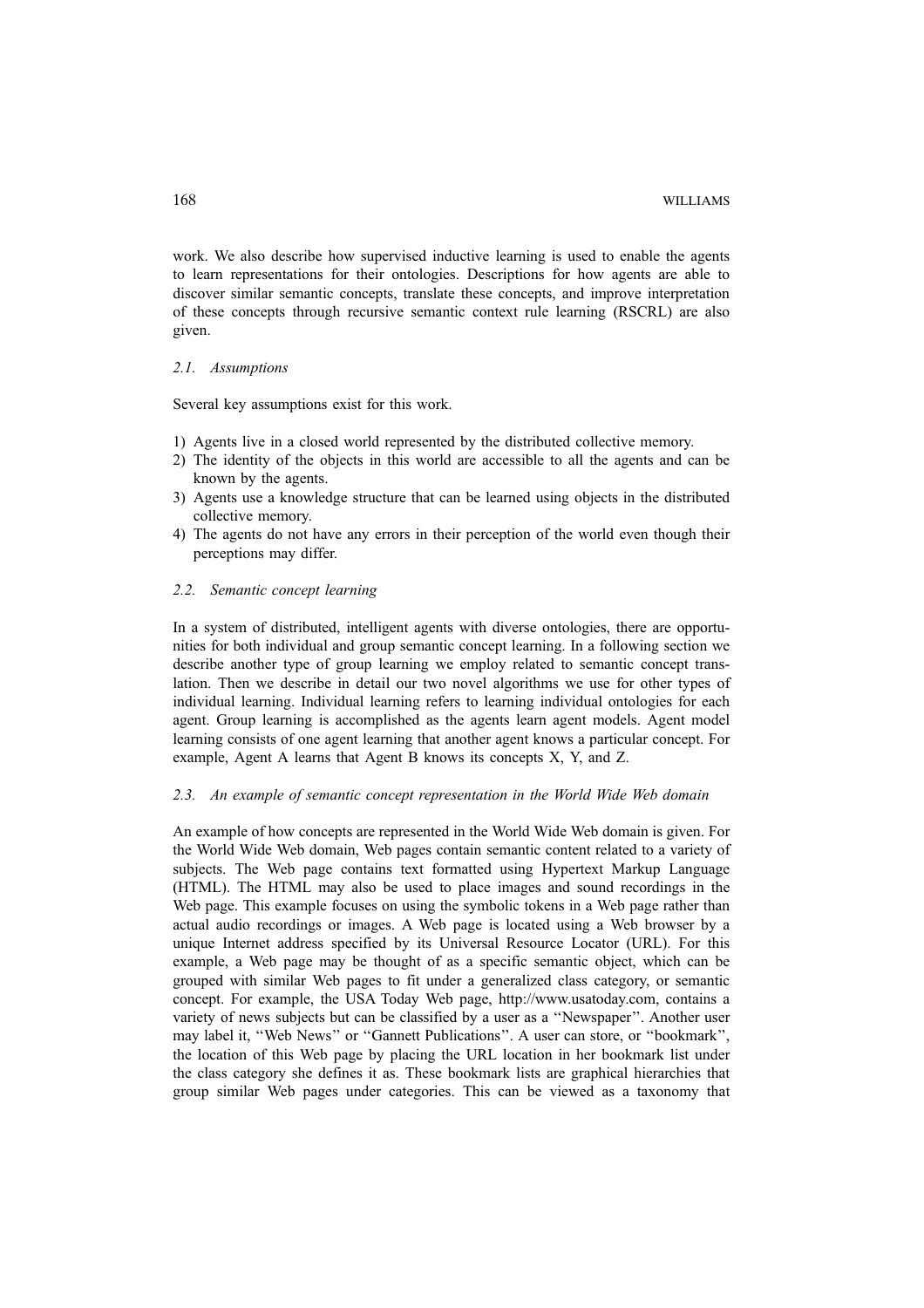

Figure 2. Semantic concept learning.

represents how a user views various Web pages on the Internet and becomes her representation of conceptualization for her agent's ontology. In essence, an agent representing the user can find a semantic object, interpret it according to its existing ontology and then store its location under the same semantic concept of other similar semantic objects. How two or more agents interpret and store the same semantic object will depend upon their individual ontologies.

A semantic concept comprises a group of semantic objects that describe that concept. The semantic object representations we use define each token, i.e. word and HTML tag from the Web page, as a boolean feature. The entire collection of Web pages, or semantic objects, that were categorized by a user's bookmark hierarchy is tokenized to find a vocabulary of unique tokens. This vocabulary is used to represent a Web page by a vector of ones and zeroes corresponding to the presence or absence of a token in a Web page. This combination of a unique vocabulary and a vector of corresponding ones and zeroes makes up an object vector. The object vector represents a specific Web page and the actual semantic concept is represented by a group of concept vectors judged to be similar by the user.

# 2.4. Ontology learning

Our agents use supervised inductive learning to learn their individual ontologies. The output of this ontology learning is semantic concept descriptions (SCD) in the form of interpretation rules as shown in Figure 2. These are intensional definitions of concepts as opposed to extensional definitions.

Each Web page bookmark folder label represents a semantic concept name. A Web page bookmark folder can contain bookmarks, or URL's, pointing to a semantic concept object, or Web page. A bookmark folder can also contain additional folders. Each set of bookmarks in a folder is used as training instances for the semantic concept learner. The semantic concept learner learns a set of interpretation rules for all of the agent's known semantic concept objects. An entire set of these types of semantic concept descriptions can then be used for future semantic concept interpretation.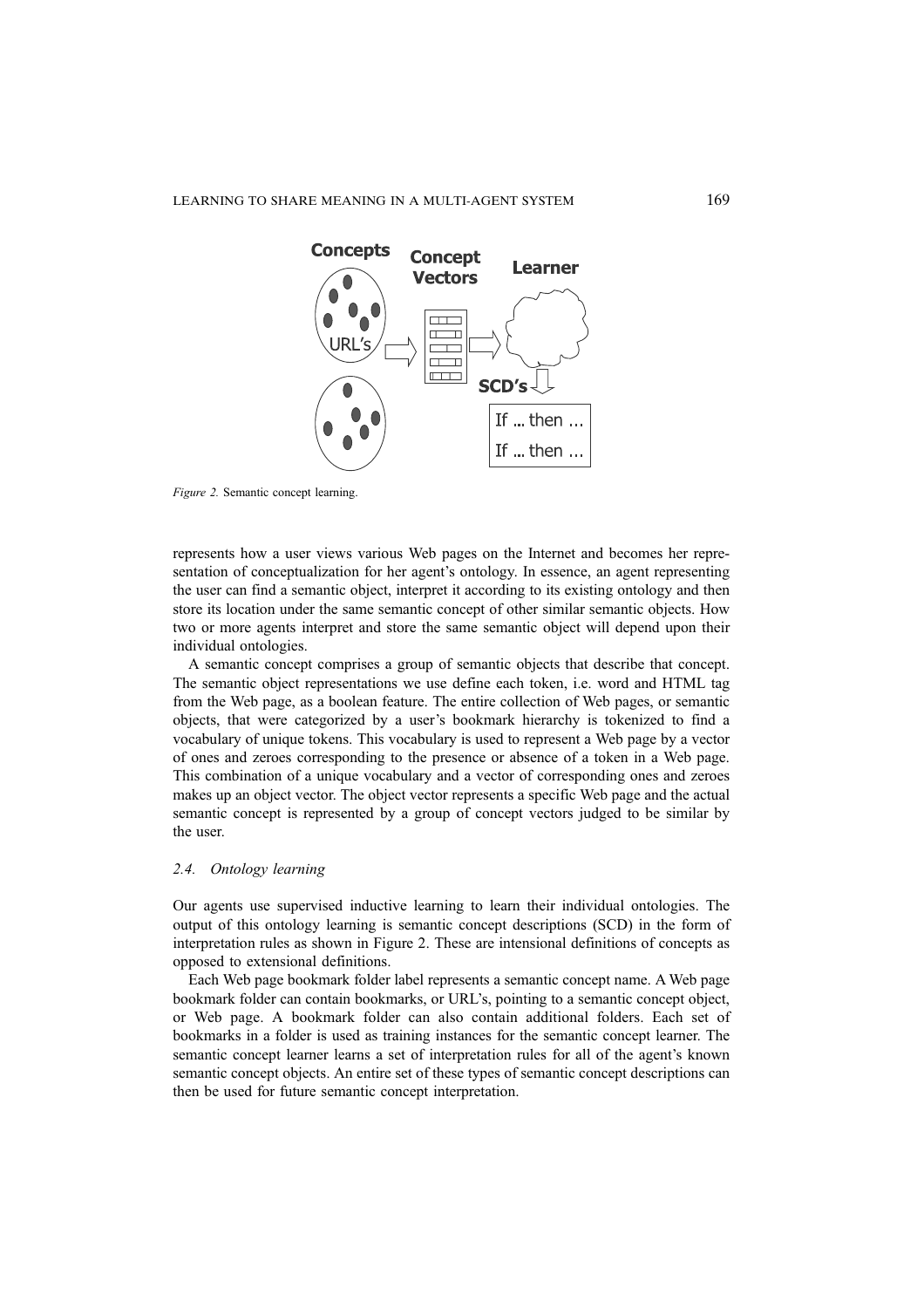170 WILLIAMS

```
(defrule Rule 35 (danny 1) => (assert (CONCEPT Arts Book Talk Reviews)))
: 35[85.1\%](defrule Rule 34 (ink 1) => (assert (CONCEPT Arts Book Talk Reviews)))
; 34 [50.0%]
(defrule Rule_23 (not (ismap 1)) (not (power 1)) (not (methods 1)) (end 1) =>(assert (CONCEPT
Busi_News_Dir_Gen)))
; 23 [82.0%]
(defrule Rule 31 (not (methods 1)) (learning 1) => (assert (CONCEPT Education Adult))
; 31 [79.4%]
(defrule Rule_30 (howard 1) => (assert (CONCEPT Education_Adult))
: 30 [50 0%]
(defrule Rule 27 (breeders 1) => (assert (CONCEPT Life Anim Pets Dogs)))
: 27 [70.7%]
(defrule Rule_26 (not (danny 1)) (because 1) => (assert (CONCEPT Life_Anim_Pets_Dogs))
: 26 [63.0%]
(defrule Rule 1 (not (title 1)) => assert (CONCEPT News, About, Current)))
: 1 [50.0%]
(defrule Rule 33 (methods 1) (not (ink 1)) => (assert (CONCEPT Comp CS Res Resources)))
: 33 [70.0%]
```
Figure 3. Example semantic concept descriptions (SCD).

#### 2.5. Initial ontology learning

Each agent uses a machine learning algorithm to learn a representation of its ontology. Each of the rules has an associated certainty value which can be used to calculate the positive interpretation threshold that will be described further in this section. Each rule consists of the rule name followed by the rule preconditions, or left hand side, and the rule postconditions, or right hand side. If the descriptors in the rule preconditions exist or do not exist as described in the rule clause, then the concept fact is asserted as stated in the rule postcondition. Examples of a set of concept descriptions for an agent's ontologies are given below.

The above semantic concept descriptions in Figure 3 resulted from learning an ontology consisting of concepts from the Magellan ontology such as Arts:Books:Talk:Reviews and Computer:CS:Research:Resources. The concept label, Arts:Books:Talk:Reviews, is from the ontology hierarchy consisting of the Arts superconcept with Books being a subconcept of Arts, Talk a subconcept of Books and Reviews a subconcept of Talk. Some of the descriptors that were learned using the machine learning algorithm appear to be more appropriate then others. For example, rule 31 in Figure 3 says that the presence of the *learning* descriptor and the absence of the descriptor, *methods*, indicates that the object instance belongs in the *Education Adult* category. However, for rule 26 in Figure 3, the presence of the because descriptor and the absence of the danny descriptor indicates that the object instance may belong to the Life Anim Pets Dogs concept. These semantic concept descriptions result due to the particular object instances each have tokens that result in sometimes a peculiar learned descriptor vocabulary.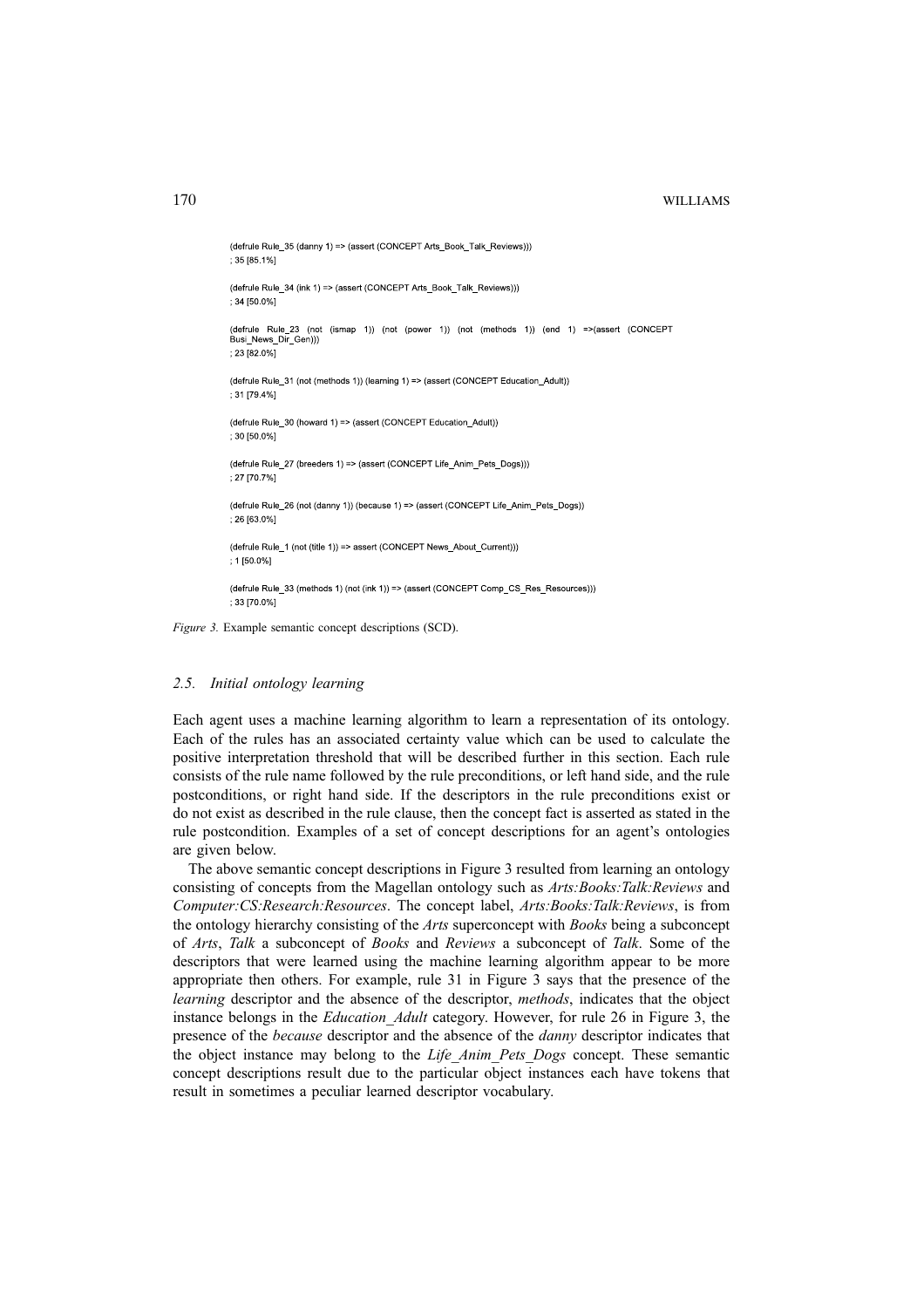#### 2.6. Locating similar semantic concepts

The DOGGIE approach to enabling agents with diverse ontologies to locate similar semantic concepts can be summarized in the following steps:

- 1. An agent queries acquaintance agents for similar semantic concepts by sending them the name of the semantic concept and pointers to a sample of the semantic objects in the distributed collective memory. In essence, the agent is teaching the other agents what it means by a semantic concept by showing them examples of it.
- 2. The acquaintance agents receive the query and use their learned representations for their own semantic concepts to infer whether or not they know the same semantic concept. In other words, the acquaintance agents attempt to interpret the semantic objects based on their own ontology.
- 3. The acquaintance agents reply to the querying agent with a a) ''Yes, I know that semantic concept", b) "I may know that semantic concept", or c) "No, I don't know that concept''. If an acquaintance agent knows or may know that semantic concept, it returns a sample of pointers to its corresponding semantic concept.
- 4. The original querying agent receives the responses from the acquaintance agents and attempts to *verify* whether or not the other agents know a similar semantic concept. It does this by attempting its own interpretation of the semantic objects that were sent back to it using pointers.
- 5. If the original querying agent verifies the acquaintance's semantic concept, then it incorporates this applicable group knowledge into its knowledge base. This group knowledge is, in essence, ''My acquaintance agent X knows my concept Y''. A related hypothesis investigated dealt with how this type of group knowledge can improve group search performance for similar semantic concepts. Intuitively, the next time an agent can selectively send queries for knowledge regarding semantic concept Y to only agent X instead of all of its acquaintance agents.

The concept similarity location situation arises when one agent wants to find other agents in the MAS who know a similar semantic concept. Stated more formally, we have a multi-agent system,  $A = \{A_1, \ldots, A_n\}$ . Agent  $A_1$  knows the semantic concept  $\phi$ , or  $K(A_1, \phi)$ . This agent wants to find any other agent,  $A_i$ , that also knows the same concept  $\phi$ , or  $K(A_i, \phi)$ . With our approach, agent  $A_1$  sends a *concept-based query* (CBQ) to its acquaintance agents,  $A_{acquaintance} \subset A$ . The *concept-based query* is a tuple consisting of the semantic concept and a set of DCM addresses pointing to examples of that concept in the distributed collective memory, or  $CBQ = \langle \phi, X_{\phi} \rangle$ . For each semantic concept  $\phi$  that an agent  $A_i$  knows in its ontology,  $O_i$ , there is a set of object instances that make up this semantic concept, or  $X_{\phi} = \{x_1 \dots x_n\}$ . For  $\phi$ , there exists a function, c, such that  $c(x) = \phi$ . Using supervised inductive machine learning [21], the agent can learn the target function, h, such that  $h(x) \approx c(x)$ . In order to learn this target function, the decision tree  $[23]$ , k-nearest neighbor  $[24]$ , and Naïve Bayes  $[21]$ supervised machine learning algorithms were used in trial experiments. The initial experiments used the C4.5 decision tree algorithm [23] for its easy production of rules from the decision tree.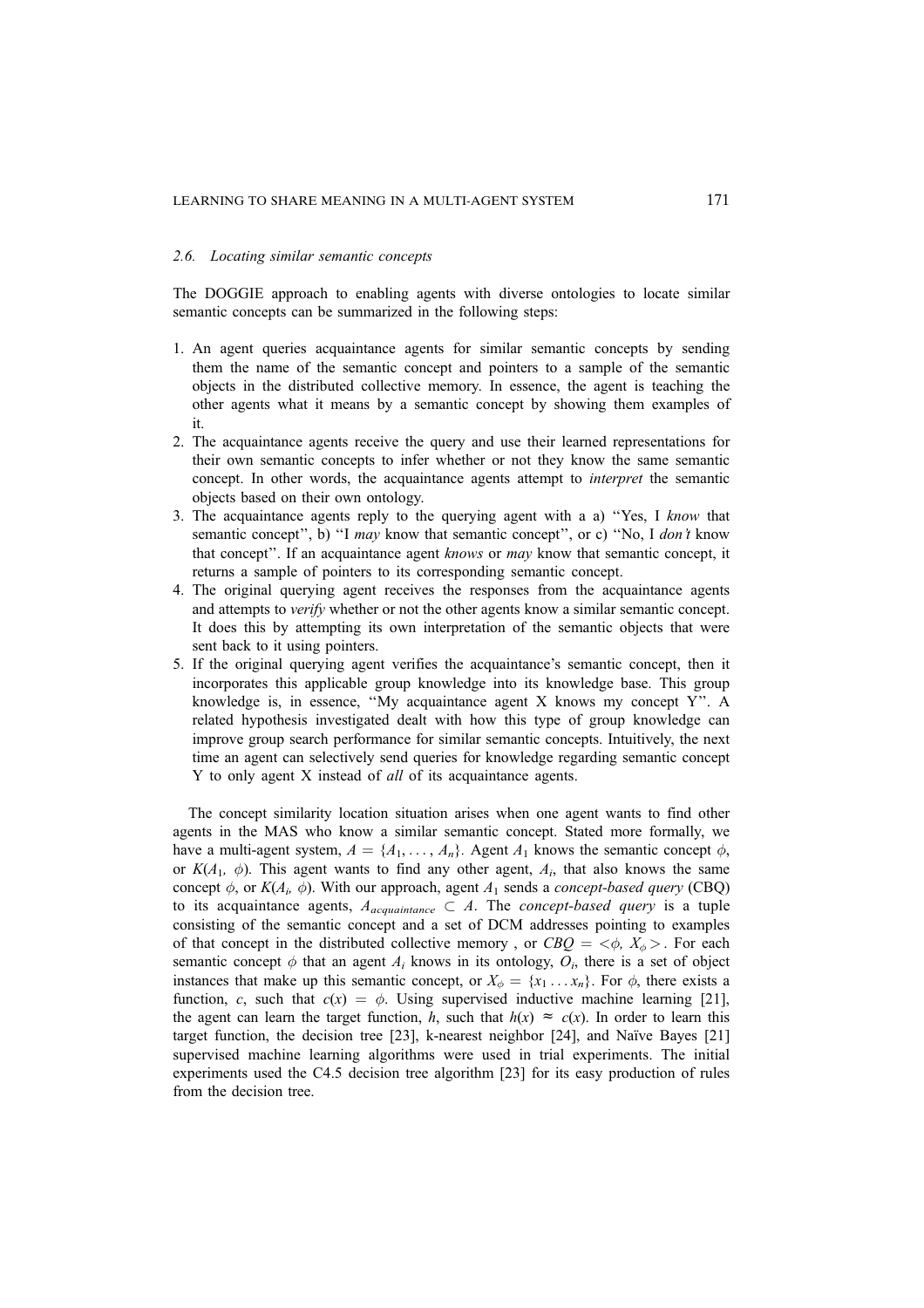Given two agents,  $A_1$  and  $A_2$ , that know concept  $\phi$ , we can state the following:

$$
K(A_1, \phi) \wedge K(A_2, \phi) \tag{1}
$$

However, due to the size of the DCM, it is possible that each semantic concept corresponds to sets of objects that only overlap since the agents may not store the same objects in their local ontologies. That is, given the set of objects for  $\phi_{A1}$  for agent  $A_1$ , or  $X_{\phi,A1} = \{x_1, \ldots x_n\}$  and the set of objects for  $\phi_{A2}$  for agent  $A_2$ , or  $X_{\phi,A2} = \{x_1, \ldots x_m\}$ , then  $((X_{\phi,A1} \subset X_{\phi,A2}) \vee (X_{\phi,A2} \subset X_{\phi,A2})) \vee (X_{\phi,A1} \cap X_{\phi,A2}) \neq \emptyset$ . Also, it is possible that there is no overlap of objects in each of the semantic concept sets for each agent,  $(X_{\phi,A1} \cap X_{\phi,A2}) = \emptyset$ . It was hypothesized that supervised inductive learning can be used to generalize each of the semantic concept sets and to implement an algorithm that will enable the agents to find concept similarity. Since supervised inductive learning is dependent upon the set of example objects used, we cannot assume that the target function learned for concept  $\phi_1$  is equal to the target function of concept  $\phi_2$ . That is,  $h_{\phi_1}(x) \neq$  $h_{\phi2}(x)$ . Because of this, a method for estimating concept membership using the learned target functions was developed. The machine learning algorithm learned a set of concept descriptions for every semantic concept in the agent's ontology. So  $H(x) = \{h_1, \ldots h_n\}$ where  $h_1(x) = \phi_1$  and  $h_n(x) = \phi_n$ . This was used as the agent's knowledge base, or set of representations of facts about the world. If agent  $A_1$  wants to determine if agent  $A_2$  knew its concept  $\phi$ , then it sends over a concept-based query consisting of the concept being queried  $\phi$  along with a set of example objects of size k. Some example concept descriptions learned from an agent's ontology are given below:

> (defrule Rule 33 (methods 1) (not (ink 1))  $\Rightarrow$ (assert (CONCEPT Comp\_CS\_Res\_Resources)))  $(33 [70.0\%]$ (defrule Rule 27 (breeders 1)  $\Rightarrow$ *(assert* (CONCEPT Life\_Anim\_Pets\_Dogs)))  $; 27$  [70.7%]

These semantic concept descriptions resulted from learning an ontology consisting of the Life:Animals:Pets:Dogs and Computer:CS:Research:Resource concepts from the Magellan [18] ontology. For each learned concept description  $h_i$  in  $H_\phi(x)$ , there exists a corresponding percentage describing how often this particular concept description correctly determined an object in the training set belonged to concept  $\phi$ . This percentage is called the positive interpretation threshold for concept  $\phi$ , or  $\phi_+$ . The negative interpre*tation threshold* was initially set at  $1 - \phi_+ = \phi_-$ . These thresholds were used to develop a similarity estimation function for two semantic concepts. If agent  $A_2$  sends k addresses of its concept  $\phi$  to agent  $A_1$ , then agent  $A_1$  uses its set of concept descriptions,  $H(x)$ , as inference rules and seeks to interpret the example objects sent to it,  $X_{A2} = \{x_1, \ldots x_k\}.$ Given knowledge base  $H(x)$  and the object,  $x_i$ , represented as facts, the agent  $A_1$  seeks to determine if it can infer one of its own concepts  $\phi_j$ ,

$$
H \wedge x_i \vdash \varphi_j \tag{2}
$$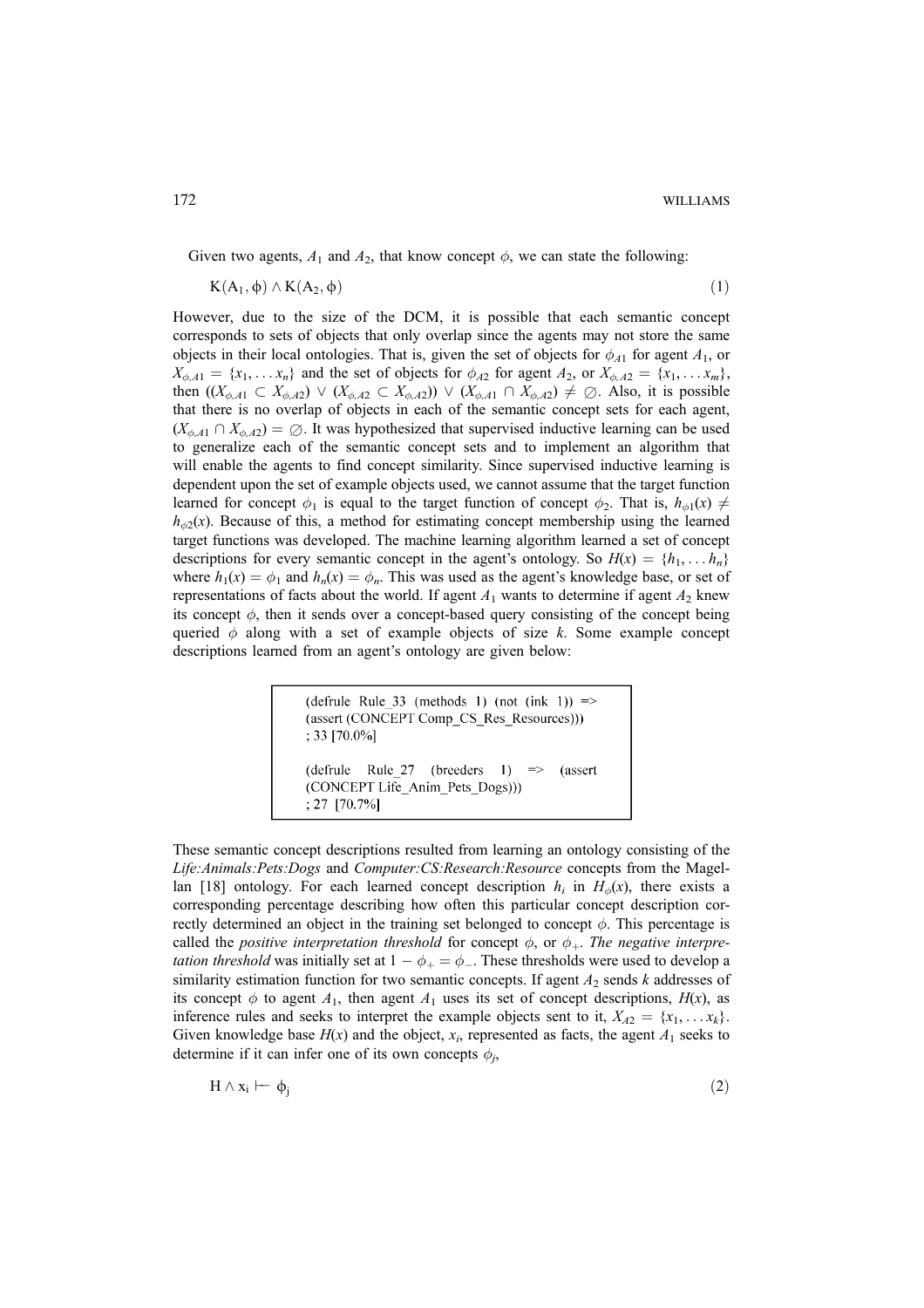The *interpretation value*, v, of concept  $\phi_j$  is the frequency concept  $\phi_j$  is inferred,  $f_{\phi_j}$ , versus the total number of objects,  $k$ , in the CBQ,

$$
\frac{f_{\phi_j}}{k} = v_{\phi_j} \tag{3}
$$

The agent then compares the interpretation value  $v_{\phi j}$  to that concept's positive interpretation threshold,  $\phi_{j+}$ . If the interpretation value is greater than the concept's positive interpretation value then we say the agent *knows* the concept  $\phi_j$ , or that the interpretation value falls into the  $K$  region.

$$
v_{\phi_j} \ge \phi_{j+} \Rightarrow K \tag{4}
$$

If the interpretation value for the concept is less than the negative interpretation threshold, then we say the agent *does not know* the concept  $\phi_j$  designated by the D region.

$$
v_{\phi_j} \le \phi_{j-} \Rightarrow D \tag{5}
$$

If the resulting interpretation value is between the positive and negative interpretation thresholds then we say the agent may know the concept designated by the  $M$  region.

$$
\phi_{j-} < v_{\phi_j} < \phi_{j+} \Rightarrow M \tag{6}
$$

Depending on which region the interpretation value falls into, the responding agent  $A_2$ can send back a sample set of semantic objects of size j from its semantic concept set. The original querying agent  $A_1$  can repeat the interpretation and membership estimation process described above. It does this to *verify* whether agent  $A_2$  does in fact know the same semantic concept  $A_1$  knows. If so, agent  $A_1$  can incorporate the following group knowledge into its knowledge base,

$$
K(A_1, (K(A_2, \phi))
$$
\n<sup>(7)</sup>

This states that agent  $A_1$  knows that agent  $A_2$  knows its concept  $\phi$ .

In this context, group knowledge consists of any rule describing what semantic concept another agent in the MAS knows. This group knowledge is distinguished from joint or mutual knowledge. Group knowledge as referred to in this paper then refers to knowledge one agent has about what another agent knows rather than global knowledge known by the group. Individual knowledge is any rule that an agent knows or learns about its environment that does not incorporate group knowledge. The verification process for this knowledge interchange maintains the truth in the original querying agent's knowledge base.

### 2.7. Translating semantic concepts

The elegance of our approach is reflected in the fact that the algorithm for locating similar semantic concepts is essentially the same as the algorithm for translating semantic concepts. The key is that the algorithm relies on looking at the semantic concept objects themselves rather than relying on an inherent definition of meaning for the semantic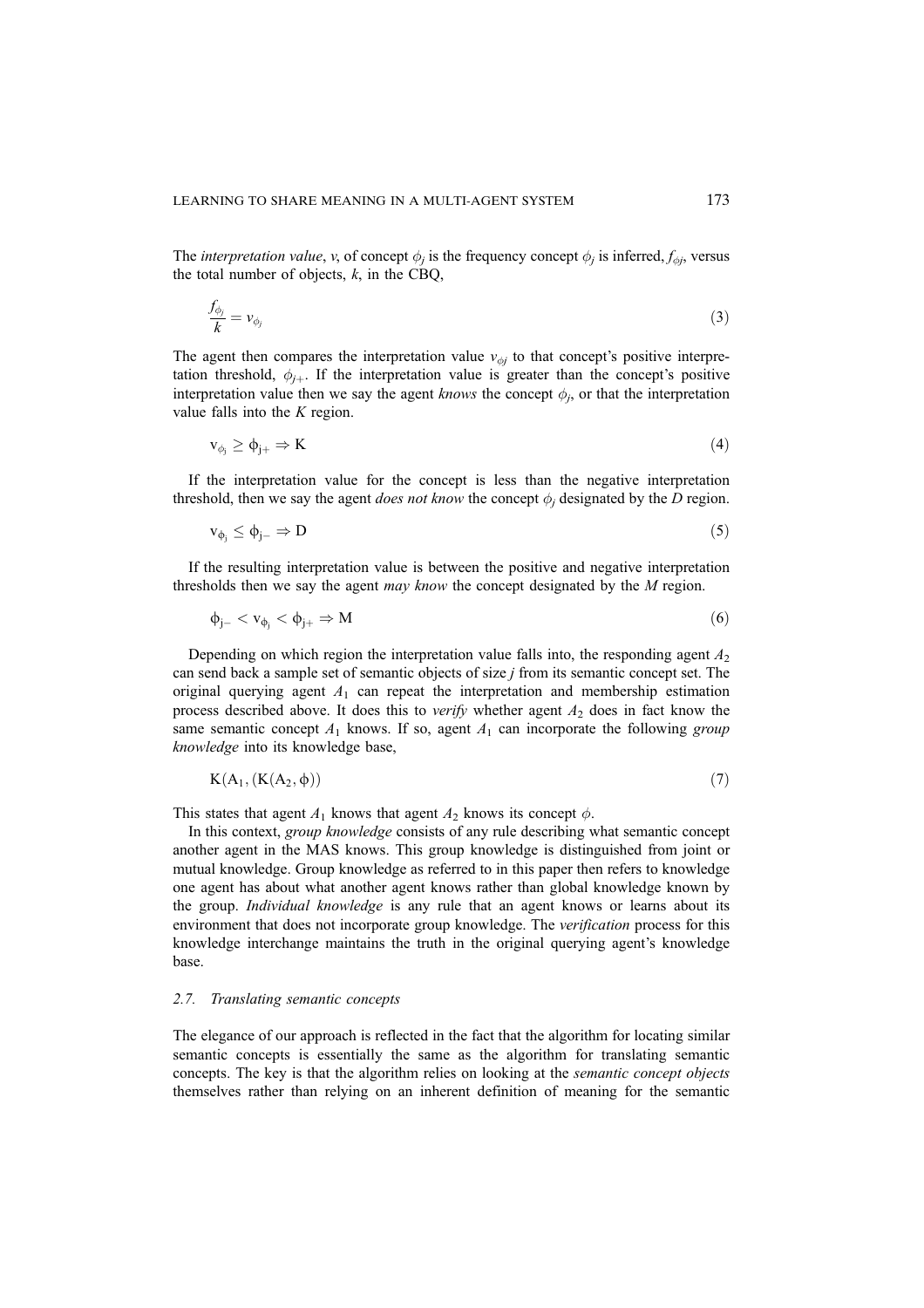concept (term) itself. If the querying agent and the responding agents agree to their different semantic concepts' meaning via the interpretation and verification process performed by each agent, then these semantic concepts translate to each other. The main difference between these two algorithms is how the group knowledge is stored. After the verification is successful, the original querying agent examines whether its semantic concept and the other agent's semantic concept are syntactically equivalent (i.e. same symbol). If so, the querying agent stores group knowledge that states ''Agent B knows my semantic concept X as Y". This group knowledge will be used to direct the querying agents' future queries for concept X in order to improve the quality of information received in terms of precision and recall. Also, this group knowledge is used to improve group communication costs. It will know to ask agent B about concept Y if it wants to retrieve information on its own semantic concept X.

In this situation, the problem is that one agent may refer to the same semantic concept using different object constants.

$$
K(A_1, \phi_1) \wedge K(A_2, \phi_2) \wedge \text{sim}(\phi_1, \phi_2)
$$
\n
$$
(8)
$$

The hypothesis we investigated is that it is feasible for two agents to determine whether their semantic concepts are similar using inductive machine learning combined with agent communication. Another related hypothesis states that this knowledge could be used by the group to improve its group task performance. This situation deals with how these agents will be able to determine that their two different semantic concept constants refer to the same concept. Agent  $A_1$  has a set of semantic objects associated with concept  $\phi_1, X_{\phi 1} = \{x_1, \ldots, x_n\}$  and agent  $A_2$  has a set for  $\phi_2, X_{\phi 2} = \{x_1, \ldots, x_n\}$ for its concept. The problem is determining whether concepts  $\phi_1$  and  $\phi_2$  are similar,  $\sin(\phi_1, \phi_2)$ . As in the concept similarity location situation, we have the situation where the sets used by the two agents may have an overlap in their semantic concept sets,  $[((X_{\phi,A1} \subset X_{\phi,A2}) \vee (X_{\phi,A2} \subset X_{\phi,A1})) \wedge (X_{\phi,A1} \cap X_{\phi,A2}) \neq \emptyset]$ . On the other hand, the two agents might not have an overlap in their semantic concept sets,  $\vee$   $[(X_{\phi,A1} \cap$  $X_{\phi,A2}) = \emptyset$   $\vee$   $[(X_{\phi,A1} \cap X_{\phi,A2}) \neq \emptyset]$ . Since the notion of strict semantic concept equality,  $X_{\phi1} = X_{\phi2}$ , is improbable due to the relative size of the distributed collective memory, the definition of semantic concept *similarity* described in the previous section was used. A concept is similar to another if their learned target functions can be used to successfully interpret a given set of semantic objects for a particular concept.

We can describe the input/output (I/O) behavior of two agents  $A_1$  and  $A_2$  during a CBQ interchange. The I/O behavior of agent  $A_2$  responding to a CBQ can be described as follows:

> Input: CBQ = { $\phi_1$ ,  $X_{\phi 1}$ } where  $X_{\phi 1} = \{x_1, ..., x_n\}$ <br>H<sub>A2</sub>(x) Output:  $V_{A2} = \{ \langle \phi_1, v_1, \text{ region}, X_1 \rangle, \dots, \{ \langle \phi_n, v_n, \text{region}, X_n \rangle \} \}$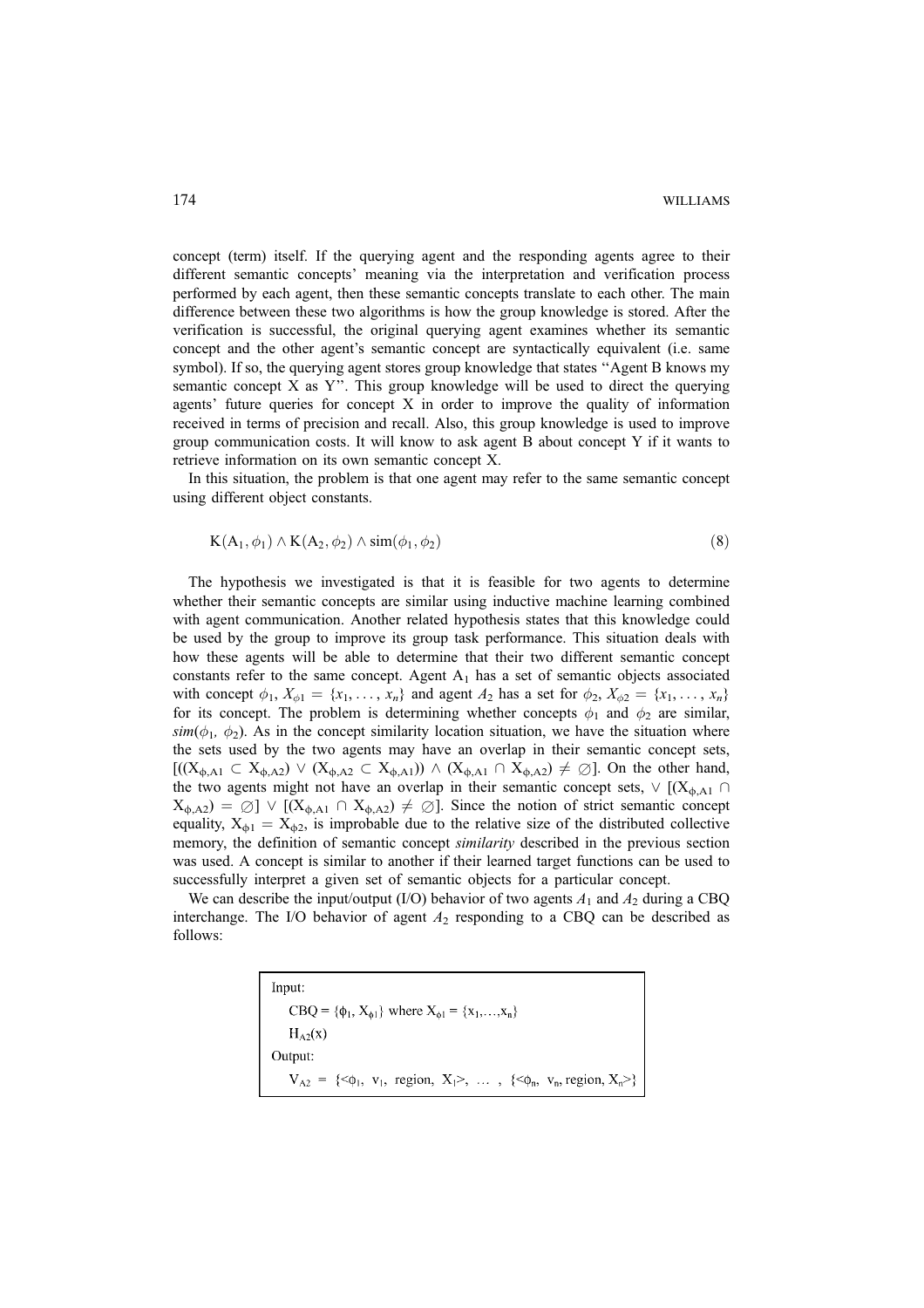The input into the agent  $A_2$  responding to the query from  $A_1$  is  $X_{\phi 1}$ , a sample set of semantic objects from agent  $A_1$ 's concept  $\phi_1$ , plus agent  $A_2$ 's own knowledge base,  $H_{A2}(x)$ , consisting of semantic concept descriptions learned using the inductive machine learning algorithm. The output that is sent back to the original querying agent  $A<sub>1</sub>$  is  $V_{A2}$  which consists of a set of tuples, { <  $\phi_1$ , v<sub>1</sub>, region, X<sub>1</sub> >, ..., <  $\phi_n$ , v<sub>n</sub>, region, X<sub>n</sub> > }. Each  $\phi_i$  is a possible matching concept,  $v_i$  is its interpretation value, *region* is the corresponding K, M, or D region symbol, and a corresponding sample set of semantic object addresses in the DCM.

The I/O behavior when agent  $A_1$  receives its query response from agent  $A_2$  to verify that they are referring to similar semantic concepts is described as follows:

Input:<br>  $V_{A2} = \{\langle \phi_1, v_1, \text{ region}, X_1 \rangle, ..., \langle \phi_n, v_n, \text{region}, X_n \rangle\}$ <br>
Output:<br>  $KB_{A1} = K(A_2, \phi_2) \land sim(\phi_1, \phi_2)$ 

Agent  $A_1$  receives the interpretation value set of tuples from agent  $A_2$  as input and the output is any new knowledge agent  $A_1$  learns regarding agent  $A_2$ 's known semantic concepts. In the concept translation situation, agent  $A_1$  learns that agent  $A_2$  knows a concept  $\phi_2$  that is similar to its semantic concept  $\phi_1$ .

Agent  $A_1$  uses this algorithm to verify the results sent back to it by its acquaintance  $A_2$ . Agent  $A_1$  will only perform the verification process for those concepts sent back from agent  $A_2$  as K region concepts. If this occurs the agent first retrieves the objects by using the addresses received in the interpretation value set. Then the agent computes the frequency of inferences of a particular concept using its semantic concept descriptions. These frequencies are compared to the positive and negative interpretation thresholds to determine whether the candidate semantic concepts are actually known by the agent. If agent  $A_1$  determines a K region for a particular candidate concept sent back from agent  $A_2$  then it determines that its concept can be translated by the agent's concept and incorporates this knowledge into its knowledge base containing group knowledge:

$$
KB_{A1} \leftarrow K(A_2, \phi_j) \wedge sim(\phi_1, \phi_2)
$$
\n(9)

# 2.8. Learning key missing descriptors

These experiments were done to deal with key missing descriptors that may affect the semantic concept interpretation process. Two similar semantic concepts may not have overlapping semantic objects in the distributed collective memory. If this is the case, the  $H<sub>A</sub>(x)$  target function learned using supervised inductive learning for agent A's semantic concept descriptions, and agent B's  $H_B(x)$  may have different key discriminating descriptors, or attributes, in them. For example, agent  $B$  attempts to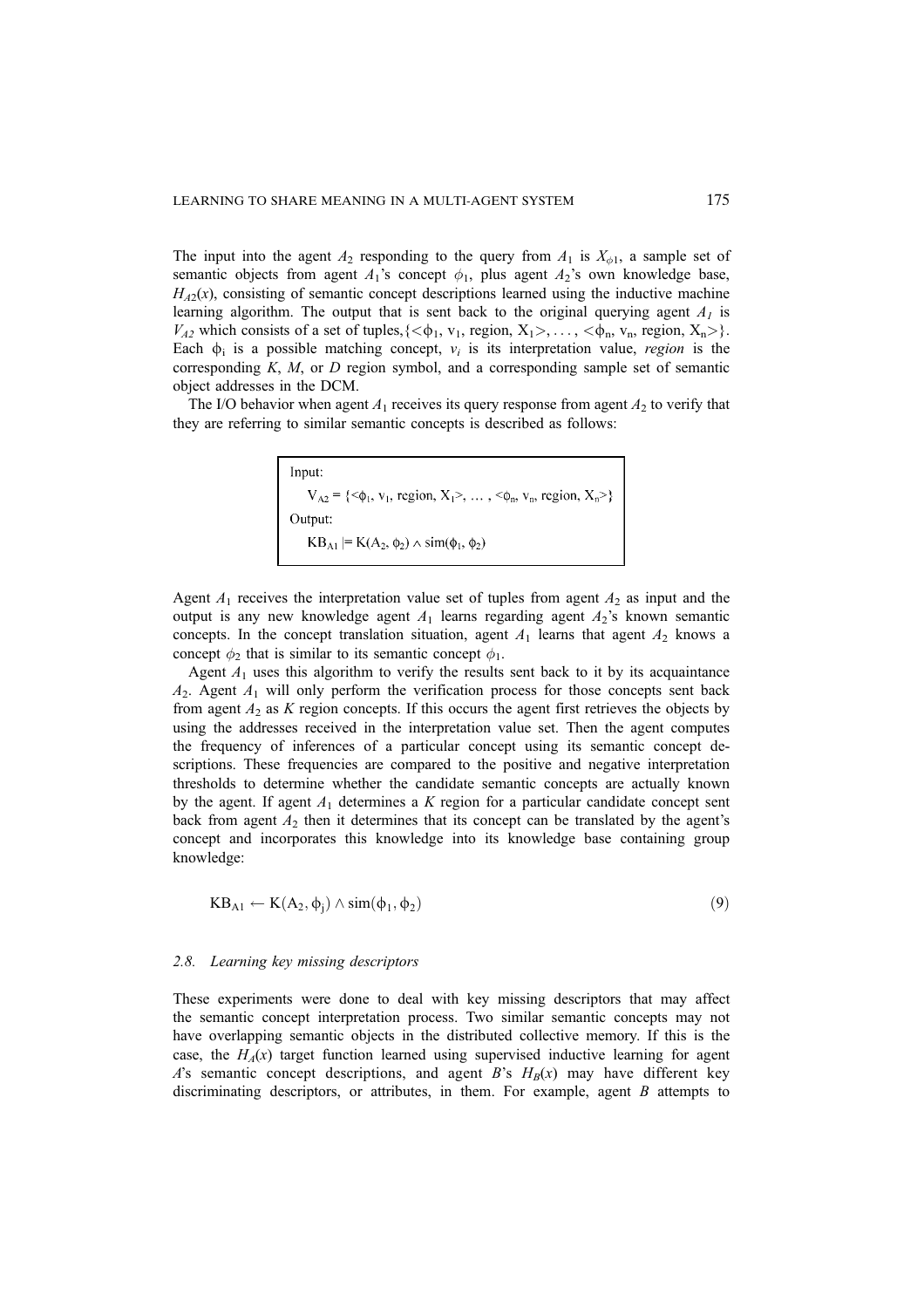interpret the semantic objects sent to it by agent  $A$  in a concept-based query using its knowledge base. The knowledge base  $H_B$  contains semantic concept descriptions in the form:

| $H_{\rm B}$ : |                                                   |
|---------------|---------------------------------------------------|
|               | Rule 1: $q1 \wedge q3 \Rightarrow C1$             |
|               | Rule 2: $q5 \wedge \neg q6 \Rightarrow \text{Cl}$ |
|               | Rule 3: $q2 \wedge q3 \wedge q4 \Rightarrow C3$   |

Each  $q$  precondition is a proposition representing the presence of a particular attribute, or word, in the semantic object, e.g. Web page. The rule postcondition, C, represents a particular semantic concept known by the agent  $A_2$ . For example, if object  $x_1$  contains the following attributes,  $x_1 = \{q1, q2, q3, q5, q6\}$ , then it would be interpreted as belonging to the concept C1. However, it would not be interpreted as belonging to concept C3. In this hypothetical example, Rule 2 would state that  $x_1$  does not belong to concept C1. Our approach would deal with this disconfirming evidence by only counting the Rule 1 firing in calculating the interpretation value and ignoring the fact that Rule 2 did not fire for that particular instance.

If object  $x_2 = \{q_2, q_3, q_5, q_6, q_1_0, q_1_1\}$  then it would not belong to any of the semantic concepts. After attempting interpretation of all the semantic objects in the CBQ, let us suppose that the interpretation value is calculated as explained in the previous section to be 0.6. Let us also suppose that the positive interpretation threshold is 0.7 and the negative interpretation threshold is 0.2. This results in an interpretation value in the  $M$ region. We believe that the agents could use Recursive Semantic Context Rule Learning (RSCRL) in order to improve interpretation. Since the original CBQ may have been for concept C3 and the agent responding to the query may in fact know concept C3 but may be missing a key discriminating attribute. As in our above example, the agent  $A_1$  is missing the attribute  $q4$  in the example  $x_2$ . RSCRL attempts to learn a *semantic context* rule for attribute q4.

The algorithm for RSCRL can be summarized as follows.

- 1) Determine the names of the semantic concepts in the agent's ontology.
- 2) Create meta-rules for the semantic concept descriptions using its rules.
- 3) Use the meta-rules and the interpreter to find which attributes to learn semantic context rules for.
- 4) Create new categories for these RSCRL indicators.
- 5) Re-learn the semantic concept description rules.
- 6) Create the semantic context rules from the semantic concept description rules indicated by the RSCRL indicators.
- 7) Re-interpret the CBQ using the new semantic context rules and the original semantic concept descriptions.
- 8) Determine whether the semantic concept was verified with the new semantic context rules.
- 9) If the concept is verified, learn the applicable group knowledge rules.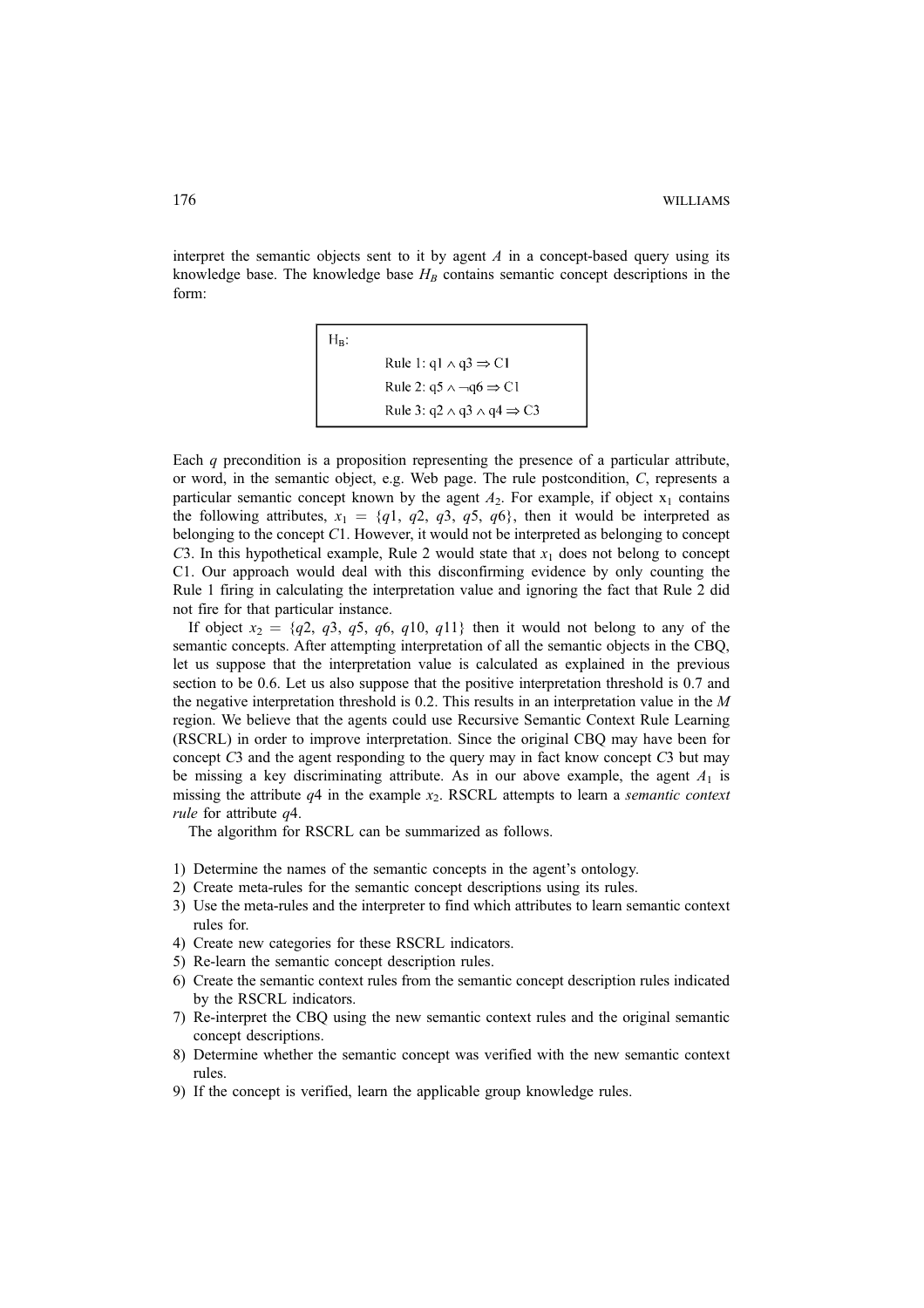If the concept is not verified, recursively learn the next level of semantic context rules by repeating the above steps if the user-defined maximum recursion depth limit is not reached.

This RSCRL algorithm becomes a type of rule search for rules describing missing attributes in a semantic concept description. The meta-rules are automatically generated following the form for rules with two and three preconditions:

```
Rule 1: q_a \wedge q_b \Rightarrow C2Meta-Rule 1a: \neg q_a \wedge q_b \RightarrowAction: Learn semantic context rule for q_aMeta-Rule 1b: q_a \wedge \neg q_b \RightarrowAction: Learn semantic context rule for q<sub>h</sub>
```
Rule 2:  $q_a \wedge q_b \wedge q_c \Rightarrow C2$ Meta-Rule 2a:  $\neg q_a \wedge q_b \wedge q_c \Rightarrow$ Action: Learn semantic context rule for q<sub>a</sub> Meta-Rule 2b:  $q_a \wedge \neg q_b \wedge q_c \Rightarrow$ Action: Learn semantic context rule for  $q<sub>b</sub>$ Meta-Rule 2c:  $q_a \wedge q_b \wedge \neg q_c \Rightarrow$ Action: Learn semantic context rule for q<sub>c</sub>

Therefore, using the example Rule\_33,

```
(defrule Rule_33 (methods 1) (not (ink 1))
(assert (CONCEPT Comp_CS_Res_Resources)))
; 33 [70.0\%]
```
the following meta-rule is automatically generated for it during the RSCRL process:

```
(defrule Rule_45 (not (methods 1)) (not (ink 1))
(assert (RSCRL methods)))
```
This meta-rule will flag the agent that the CBQ's example semantic objects do not contain the attributes *methods* and *ink* and that the agent needs to reorganize to learn a pseudo-concept for this attribute methods. This will enable the agent to learn additional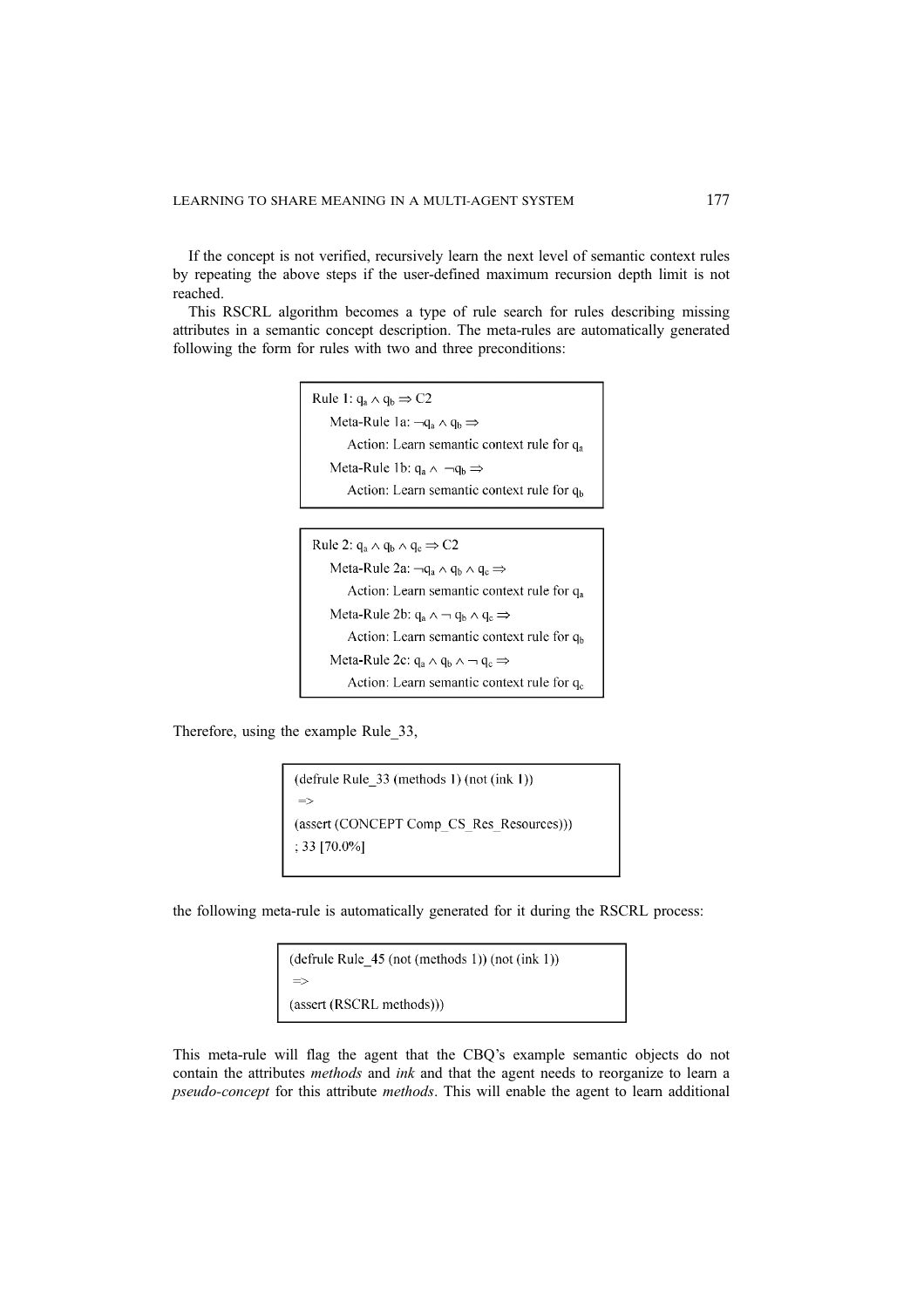ontology rules for this descriptor. Once these RSCRL tokens are determined, the agent searches each ontology semantic concept directory for that token. If the token exists in a concept instance, it is removed from the current semantic object and placed in a concept holder named after the token. This builds up these pseudo-concepts with semantic objects, i.e. Web pages, which contain these tokens. Then using the supervised inductive learning algorithm, the agent generates additional interpretation rules for the agent's knowledge base. The semantic context rule generated for the descriptor method is:

> (defrule Rule  $9$  (not (methods 1)) (this 1) (management1)  $\Rightarrow$ (assert (methods 1)))

This rule states that for the current CBQ, if the methods token does not exist but the tokens this and management do exist, then we can assert the fact that the methods token does exist within the context of the current ontology. This is a unique method for determining whether an attribute "exists" given the current attribute set even though the exact attribute symbol is not used in the particular semantic concept set.

## 2.8.1. Automated meta-rule generation

The RSCL algorithm follows the principle of only learning semantic context rules for descriptors that will cause the original SCD rule to fire if a fact is asserted for that missing descriptor. That is, if the semantic context rule describing the missing descriptor as a pseudo concept fires, this will in turn fire the SCD rule. Therefore, our meta-rules are responsible for determining which descriptors to learn semantic context rules for. The meta-rules we automatically generate assert flags to indicate which descriptors need to be grouped into a new pseudo concept category. If a single descriptor is missing in a SCD rule with two or three precondition clauses, then we learn a meta-rule to indicate we need to learn a semantic context rule for that descriptor. The automated rule generation follows the following form (shown for rules with two and three preconditions):

- If A and B then Concept X
	- $>$  If  $\sim$  A and B then learn semantic context rule for A
	- $>$  If A and  $\sim$  B then learn semantic context rule for B
- If A and B and C then Concept X
	- $>$  If  $\sim$  A and B and C then learn semantic context rule for A
	- $\geq$  If A and  $\sim$  B and C then learn semantic context rule for B
	- $>$  If A and B and  $\sim$  C then learn semantic context rule for C

Meta-rules such as this are used to determine whether the ontology needs to be transformed to create a pseudo concept, or descriptor subdirectory, for methods from the existing semantic objects within the agent's ontology.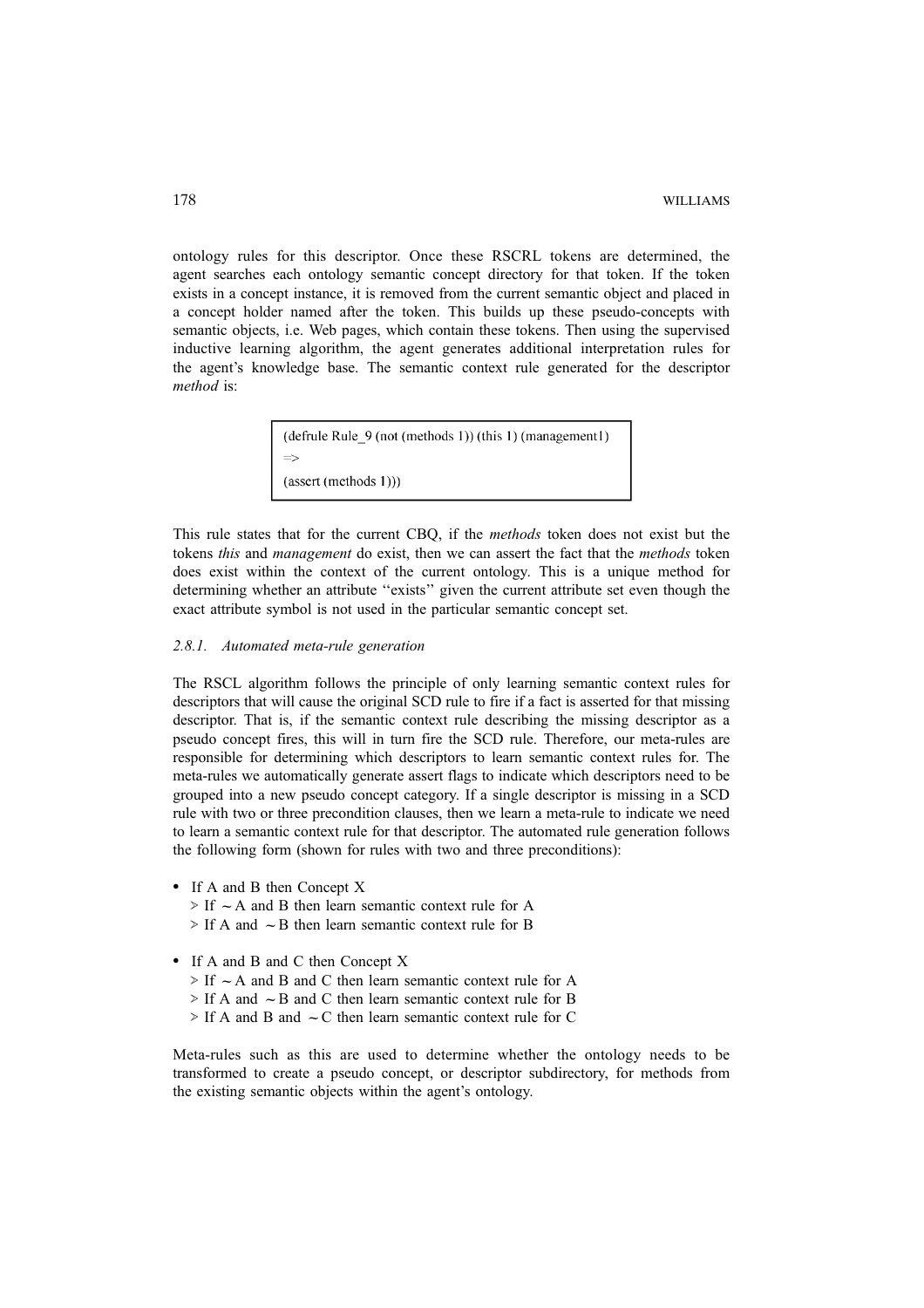#### 2.8.2. Creating descriptor pseudo concepts

After the meta-rules have been created, the original CBQ is sent to the agent's semantic concept interpreter to determine which descriptors need to have semantic context rules learned for them. Given the above example, if the CBQ's example semantic objects do not contain the descriptors ''methods'' and ''ink'' then the RSCRL flag for the token "methods" is asserted. This indicates to the agent that it needs to transform its ontology to learn a pseudo concept for this descriptor. A pseudo concept is a concept created for a descriptor by the agent to enable it to learn additional ontology rules for that descriptor. This additional learning will help improve the interpretation process for the given CBQ.

We create these pseudo concepts in the existing ontology from data already found in it. Once the RSCRL tokens are determined, we search each ontology concept directory for that token. If the token exists, we remove it from the current semantic object and place it in a concept holder named after the token. This builds up these pseudo concepts with semantic objects, i.e. Web pages, which contain these tokens. Then using our supervised inductive learning algorithm, we are able to generate additional ontology rules.

# 2.8.3. Semantic context rules

The semantic context rule generated for the descriptor given in our current descriptor is:

(defrule Rule 29 (not (methods 1)) (this 1) (management 1))  $\Rightarrow$ (assert (methods 1).

This rule states that for the current CBQ, if the ''methods'' token does not exist but the tokens ''this'' and ''management'' do exist, then we can assert the fact that the methods token does exist within the context of the current ontology. This is a novel method for determining whether a descriptor's ''meaning'' exists given the current vocabulary even though the exact token is not used in the current category. This is a key point in addressing the different vocabularies problem when learning ontologies in a multiagent system comprised of agents having diverse ontologies.

## 3. Evaluation

This section discusses how we evaluated our approach using DOGGIE and the results for these experiments.

# 3.1. Experiment design

We used Web search engine ontologies from Magellan [18] and Lycos [17]. Each agent had an ontology constructed from 8 to 12 ontology concepts. With the Magellan ontology data, we ran experiments on groups of 4, 8, and 16 agents using 10 examples per concept. In these experiments, there was no overlap between the training and testing data. With the Lycos ontology, we ran experiments in groups of 4 and 8 agents. In these experiments there was 100% overlap between training and testing data. We compared the group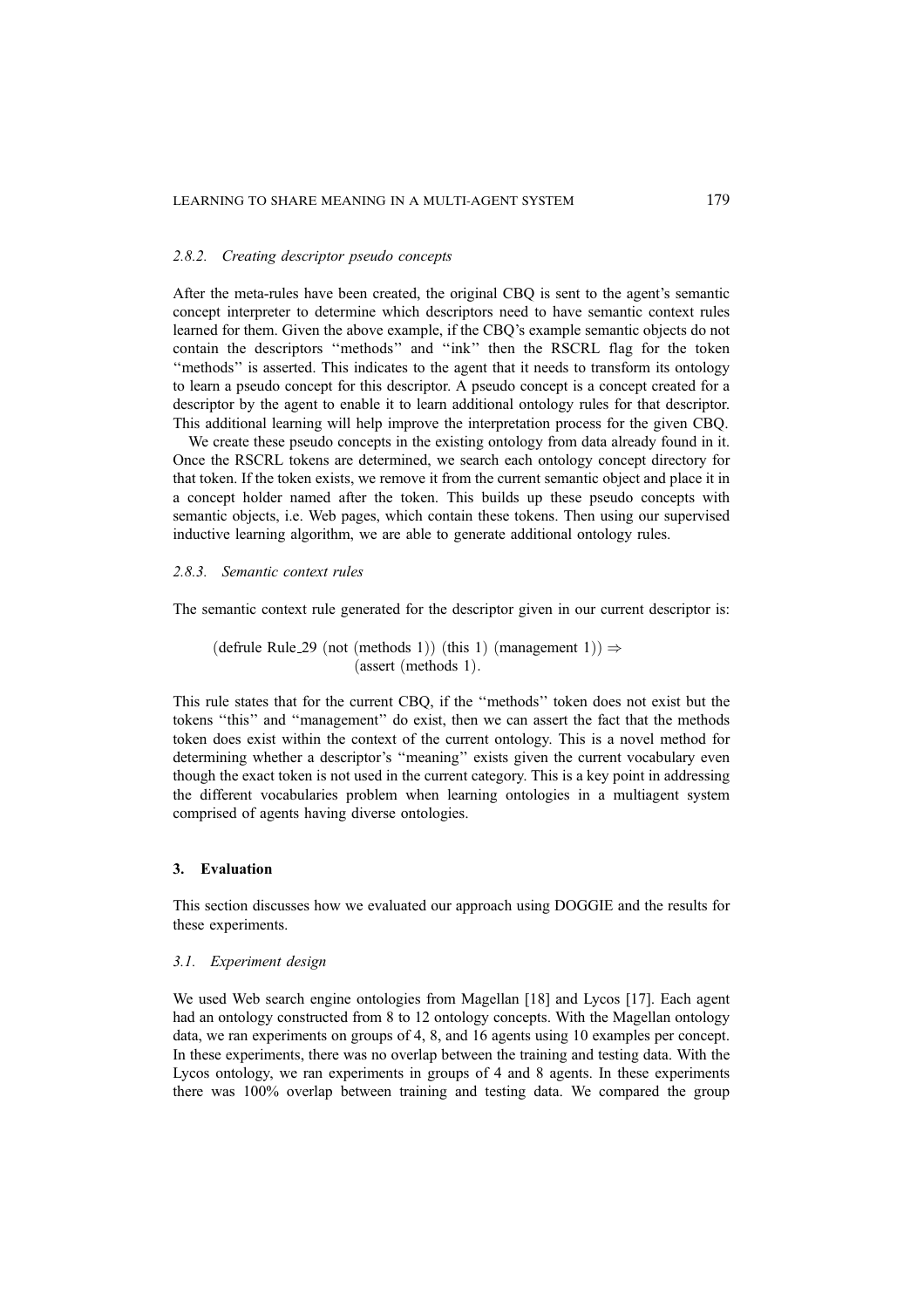performance when using the C4.5 [23] machine learning algorithm versus the Naïve Bayes [21] learning algorithm in these Lycos experiments.

Unlike traditional information retrieval, our agents do not send individual queries consisting of a few terms. The concept-based queries sent consist of the query concept term along with locations of instances that represent that concept. Since we want to evaluate the overall performance of the agents as a group, we look at average concept precision and recall as well as the communication costs.

# 3.1.1. Agent ontologies

The concepts used were each assigned a unique ID and are listed in the Table 1 below. For some of the agent ontologies, concepts were randomly chosen to construct the individual agent ontologies. In others, the concepts were selected to build ''narrow'' ontologies that only included closely related concepts.

The actual agent ontologies used are given in Table 2 below. Agents 1 through 8 were constructed by randomly selecting 12 concepts from this list of 50 concepts. Agents 9 through 16 were hand constructed to be specialized ontologies containing concepts related to certain areas such as Arts, Business, Computing, Health and Regional Travel, Hobbies, Regional Travel and Science, Shopping, and Science and Sports, respectively. The concept ID numbers are used from Table 1 instead of their full titles for each of the concepts.

When performing concept translation, these concept ID's were modified to be unique yet they still referenced the same underlying concept. For example, concept ID 3504 may have been changed to  $3504a3$  for Agent 3,  $3504a4$  for Agent 4, and so on.

## 3.1.2. Performance measurements

In order to measure DOGGIE's performance, each agent keeps logs of its activities in files named for the agent. For example, an agent named, Agent1, will keep track of its Agent Control and Agent Engine components in files named Agent1Control.log and Agent1Engine.log, respectively. Also, some of an agent's activities are written to the standard output and can be redirected and stored for analysis. This information is particularly useful when tracking how queries are forwarded from one agent to another. The statistics used to measure the performance include concept precision, concept recall, and communication costs.

3.1.2.1. Concept precision. Concept precision,  $cp$ , is the ratio of the number of relevant concepts retrieved to the total number of concepts retrieved and is given by the following equation.

$$
cp = \frac{K}{T}
$$

where K is the number of relevant concept retrieved and T is the total number of concepts retrieved.

Concept precision differs slightly from traditional information retrieval (IR) precision since it is actually seeking a particular concept name rather than a particular document.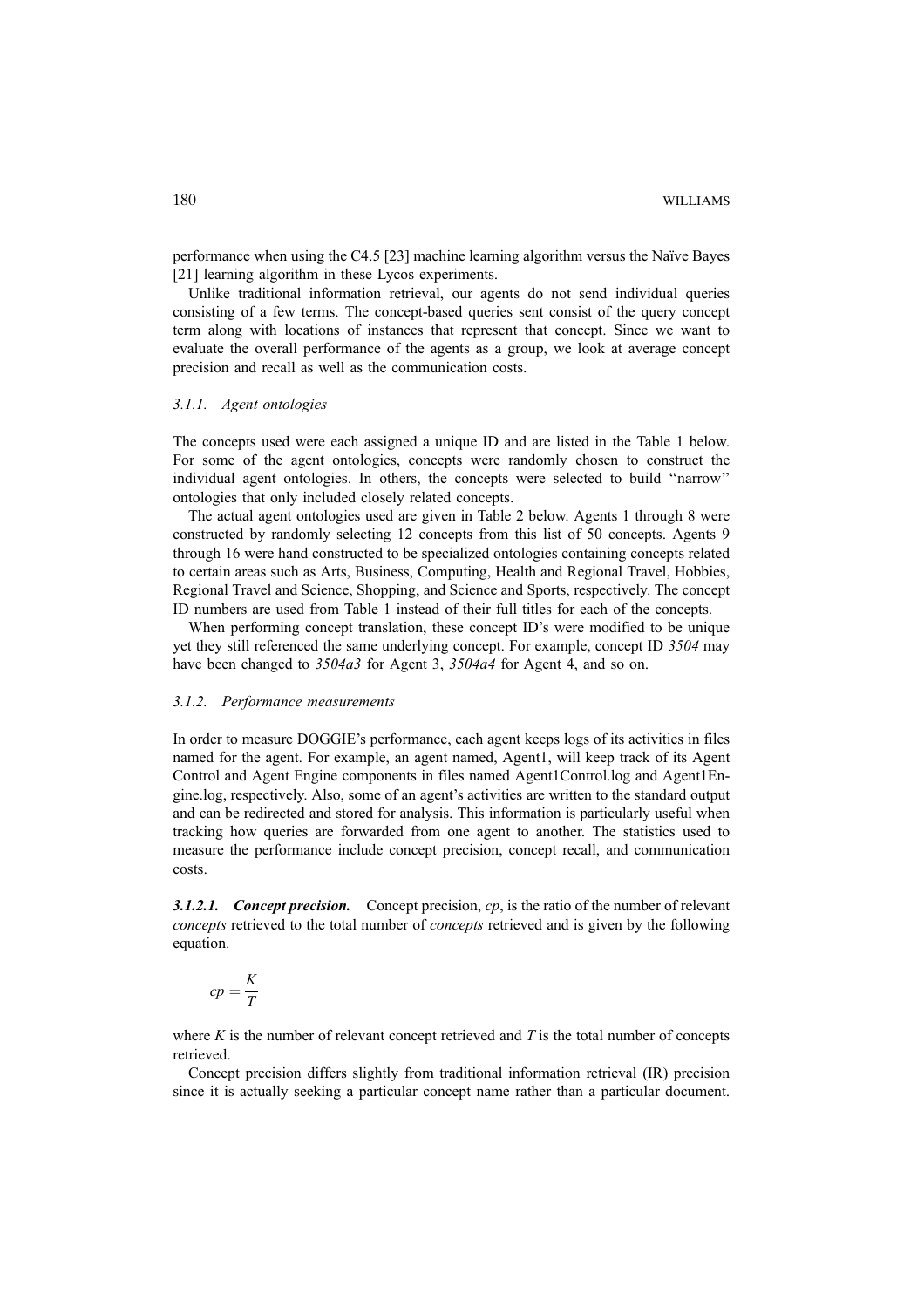|  |  | Table 1. Selected Magellan ontology concepts. |  |  |
|--|--|-----------------------------------------------|--|--|
|--|--|-----------------------------------------------|--|--|

| #              | ID   | <b>Concept Name with Location in Magellan Ontology</b>          |
|----------------|------|-----------------------------------------------------------------|
| 1              | 3    | Arts/Architecture/Firms                                         |
| $\overline{c}$ | 5    | Arts/Architecture/Resources_and_Professional_Organizations      |
| 3              | 9    | Arts/Books/Authors/Authors A-H                                  |
| $\overline{4}$ | 42   | Arts/Books/Genres/Non-Fiction                                   |
| 5              | 57   | Arts/Books/Publishers/Educational                               |
| 6              | 59   | Arts/Books/Publishers/Major Houses                              |
| 7              | 60   | Arts/Books/Publishers/Small Presses                             |
| 8              | 86   | Arts/Fine Arts/Galleries/International                          |
| 9              | 97   | Arts/Fine Arts/Museums Around the World/International           |
| 10             | 109  | Arts/Fine Arts/Resources/Connections for Artists                |
| 11             | 135  | Business/Business News and Directories                          |
| 12             | 136  | Business/Business News and Directories/Directories              |
| 13             | 138  | Business/Business News and Directories/Trade Publications       |
| 14             | 166  | Business/Companies/Agriculture and Fisheries                    |
| 15             | 170  | Business/Companies/Chemicals Petrochemicals and Pharmaceuticals |
| 16             | 172  | Business/Companies/Diversified Biggies                          |
| 17             | 1012 | Computing/Hardware/LAN Hardware                                 |
| 18             | 1014 | Computing/Hardware/Microprocessors_And_ICs                      |
| 19             | 1017 | Computing/Hardware/Peripherals                                  |
| 20             | 1023 | Computing/Internet/Bulletin Boards                              |
| 21             | 1026 | Computing/Internet/E-mail                                       |
| 22             | 1027 | Computing/Internet/For Net Novices                              |
| 23             | 1029 | Computing/Internet/Guides To The Net                            |
| 24             | 1033 | Computing/Internet/Technoland                                   |
| 25             | 1041 | Computing/Multimedia/Service Providers                          |
| 26             | 1047 | Computing/Networks/Consultants                                  |
| 27             | 1051 | Computing/Networks/Networking Software                          |
| 28             | 1054 | Computing/Networks/Suppliers                                    |
| 29             | 2024 | Health_and_Medicine/Medicine/Clinics/University_Medical_Centers |
| 30             | 2078 | Health_and_Medicine/Medicine/Technology/Radiology_and_Imaging   |
| 31             | 2090 | Health and Medicine/Mental Health/Resources                     |
| 32             | 2114 | Hobbies/Antiques and Collectibles/Sundry Collectibles           |
| 33             | 2120 | Hobbies/Arts and Crafts/Knitting and Stitching                  |
| 34             | 2137 | Hobbies/Cars and Trucks/Sundry Auto Info                        |
| 35             | 2157 | Hobbies/Games/Casino                                            |
| 36             | 2171 | Hobbies/Games/Computer/Game Biz                                 |
| 37             | 3504 | Regional/Travel/Travel_Agencies/P_through_Z                     |
| 38             | 3505 | Regional/Travel/Travel_Agencies/A_through_F                     |
| 39             | 3535 | Science/Academies and Organizations/Research Institutes         |
| 40             | 3549 | Science/Astronomy and Space/NASA/Resources                      |
| 41             | 3561 | Science/Astronomy and Space/Research Institutes                 |
| 42             | 3562 | Science/Astronomy_and_Space/Resources                           |
| 43             | 4002 | Shopping/Mixed Bag/Names All Sound The Same                     |
| 44             | 4003 | Shopping/Mixed Bag/Northeastern USA                             |
| 45             | 4004 | Shopping/Mixed Bag/Southeastern USA                             |
| 46             | 4017 | Shopping/Novelties/Promotional Items                            |
| 47             | 4030 | Shopping/Prized Possessions/Collectibles                        |
| 48             | 4074 | Sports/Auto_Racing/Road_and_Track_Talk                          |
| 49             | 4115 | Sports/Basketball/NCAA                                          |
| 50             | 4127 | Sports/College/School Home Pages                                |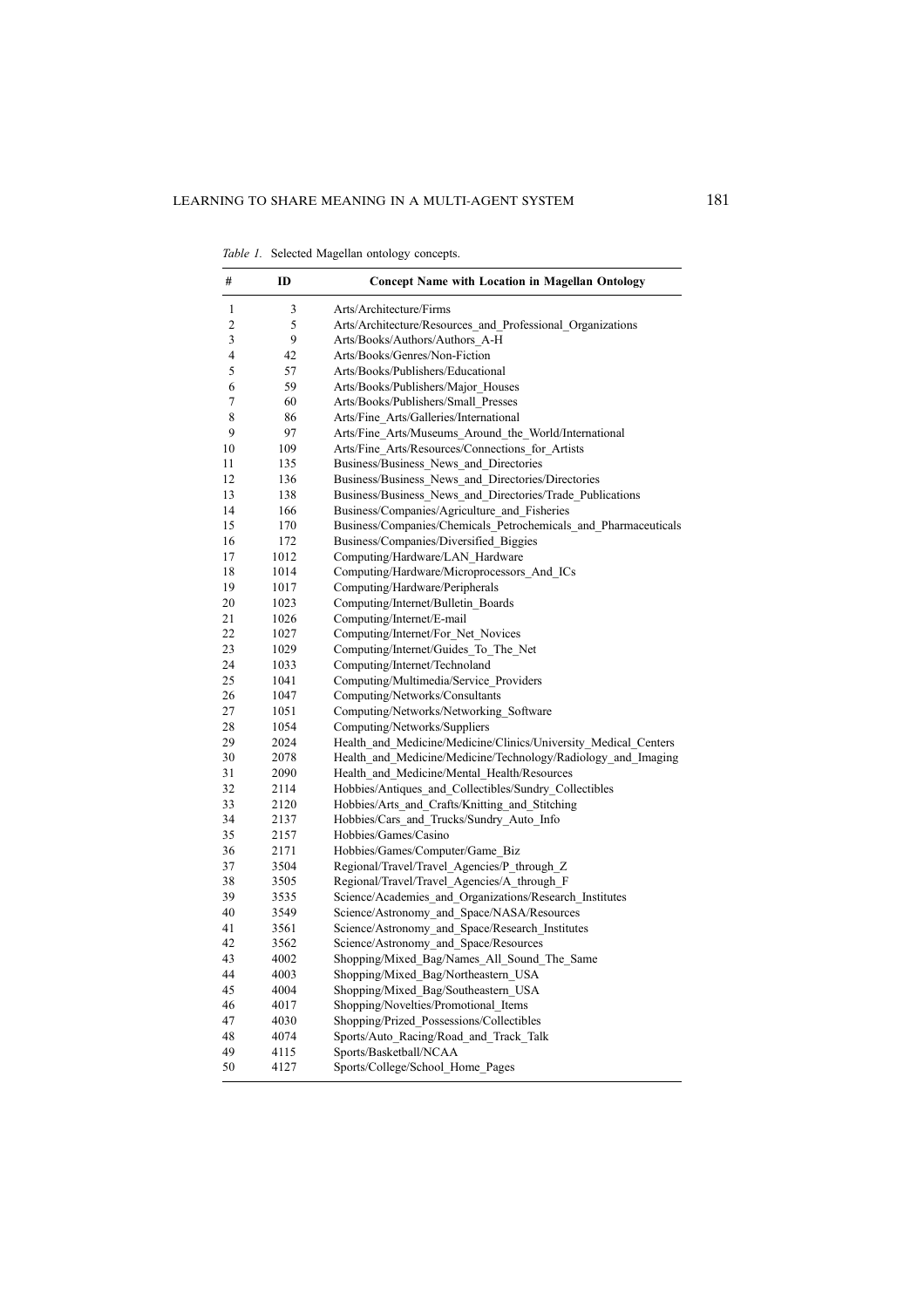| Agent #        |      |      |      |      |      |      | Concept ID# |      |      |      |      |      |
|----------------|------|------|------|------|------|------|-------------|------|------|------|------|------|
| 1              | 59   | 138  | 172  | 1012 | 1023 | 1054 | 2078        | 2090 | 2114 | 3504 | 3549 | 3562 |
| 2              | 3    | 5    | 59   | 86   | 135  | 1012 | 1026        | 2120 | 2171 | 3504 | 4030 | 4115 |
| 3              | 3    | 5    | 136  | 170  | 1029 | 1041 | 1047        | 3504 | 4002 | 4017 | 4030 | 4127 |
| $\overline{4}$ | 5    | 42   | 136  | 1014 | 1026 | 2024 | 2078        | 2137 | 3504 | 3535 | 3561 | 4002 |
| 5              | 5    | 42   | 135  | 170  | 1041 | 2137 | 2157        | 3504 | 3549 | 3561 | 4002 | 4017 |
| 6              | 57   | 97   | 1027 | 1029 | 1033 | 1041 | 2090        | 2157 | 3504 | 3505 | 3562 | 4074 |
| 7              | 9    | 59   | 135  | 1012 | 1017 | 1054 | 2024        | 2114 | 2137 | 2171 | 3504 | 3535 |
| 8              | 3    | 60   | 138  | 1014 | 1041 | 2024 | 2114        | 2171 | 3504 | 3505 | 4004 | 4074 |
| 9              | 3    | 5    | 9    | 42   | 57   | 59   | 60          | 86   | 97   |      |      |      |
| 10             | 135  | 136  | 138  | 166  | 170  | 172  |             |      |      |      |      |      |
| 11             | 1012 | 1014 | 1017 | 1023 | 1026 | 1027 | 1029        | 1033 | 1041 | 1047 | 1051 | 1054 |
| 12             | 2024 | 2078 | 2090 | 3504 | 3505 |      |             |      |      |      |      |      |
| 13             | 2114 | 2120 | 2137 | 2157 | 2171 |      |             |      |      |      |      |      |
| 14             | 3504 | 3505 | 3535 | 3549 | 3561 | 3562 |             |      |      |      |      |      |
| 15             | 4002 | 4003 | 4004 | 4017 | 4030 |      |             |      |      |      |      |      |
| 16             | 3535 | 3549 | 3561 | 3562 | 4074 | 4115 | 4129        |      |      |      |      |      |

Table 2. Agent ontologies by concept ID.

For our research, relevance is defined as being either similar or related to the target, or query, concept. Since the results of a concept-based query can be either a K (know), M (may know), or D (Do not know) region, we define relevance to be a K region result.

3.1.2.2. Concept recall. Concept recall,  $cr$ , is the ratio of the number of relevant concepts retrieved to the total number of relevant concepts in the distributed knowledge base (KB) and is given by the following equation.

$$
cr=\frac{K}{T_K}
$$

where K is the total number of relevant concepts retrieved and  $T_K$  is the total number of relevant concepts in the entire distributed knowledge base.

The number of relevant concepts is the number of K region results from the conceptbased queries. The total number of relevant concepts is the total number located among all the agents in the entire group of agents. For our experiments, this will be either among the group of 4, 8, or 16 agents.

 $3.1.2.3.$  *Communication costs.* Communication costs,  $C$ , are the total number of messages transmitted per query.

$$
C = \sum m(t)
$$

where  $m$  is a message sent at time  $t$ .

In a basic concept-based query (CBQ), the query sent is counted as one message and the reply is counted as another message. When queries are forwarded, each forwarded query is counted as a CBQ, i.e. two messages. Attempted queries for a concept may not be sent due to knowledge not existing for the concept. This attempted query counts as half a message.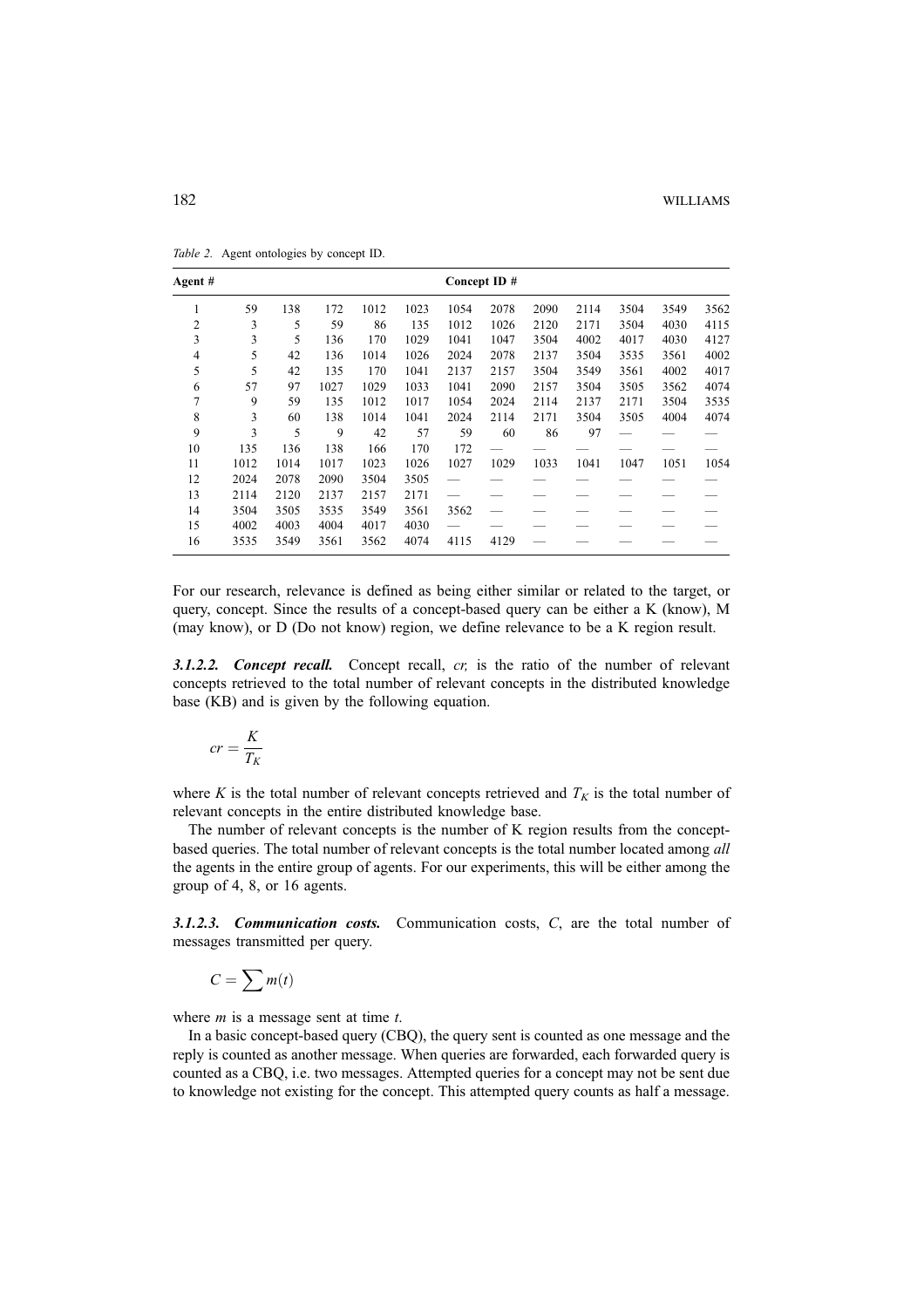The rest of this section describes the results of our concept similarity, concept translation, and recursive semantic context rule learning experiments. In all of the experiments, the agents sent random queries of their known concepts to each other. Each agent sent queries for each of all of its known concepts twice.

## 3.2. Concept similarity experiments

In these experiments, we determined how well DOGGIE would perform in locating similar semantic concepts in the group. For these experiments, we set up groups of 4, 8, and 16 agents for the experiments. Each agent was set up to randomly send concept-based queries for each of its known concepts in two iterations. That is, each agent sent out a query for one of its concepts, waited for and processed the reply, and then sent out another query until it was finished with all of its concepts. Then it would repeat these queries by going through its lists of concepts again. The first iteration of all of an agent's concepts sent as query is known as the *learning phase*. During the learning phase, agents had the opportunity to send out queries and learn group knowledge, or knowledge concerning who in the group knows what concepts. During the *post-learning phase*, agents can use this group knowledge to direct their future queries to improve concept precision. Next we will show the learning phase's *cumulative concept precision* for each agent and contrast it with the post-learning phase's *concept precision* for each agent. Then we will summarize the group performance using the cumulative concept precision and recall measures. Understanding the learning phase behavior of the group compared with the post-learning phase behavior explains the reason for the low concept precision values summarized in the tables. The actual group performance of the system after learning (post-learning phase) shows a much higher precision rate.

Figure 4 show how the concept precision in the concept similarity experiments improved from the learning phase to the post-learning phase on the second iteration due to the learned group knowledge for 4, 8, and 16 agents, respectively. The graphs are given to show how the learning process over time influences the precision. The summary tables provide the cumulative concept precision that is used to measure the group performance (i.e. average performance of individual agents) for the concept similarity, concept translation, and recursive semantic context rule learning experiments.

The equation used to determine the values plotted cumulative concept precision for the learning phase is:

$$
cp(x) = \frac{\sum K_M(x)}{\sum T_M(x)}
$$

where  $cp(x)$  is the value of concept precision taken at a log point before the next query is sent,  $K_M(x)$ , is the number of relevant concepts found at that point, and  $T_M(x)$  is the total number of concepts retrieved at that point. The values plotted in the post-learning phase graphs use the equation for concept precision given in section 3.1. In the above 4, 8, and 16 agent scenarios, the value is a perfect 1.0 since the agent model rules were learned without error. The post learning phase plots have zero values when the concept precision (post-learning phase) is undefined. Since the agents are designed to only send queries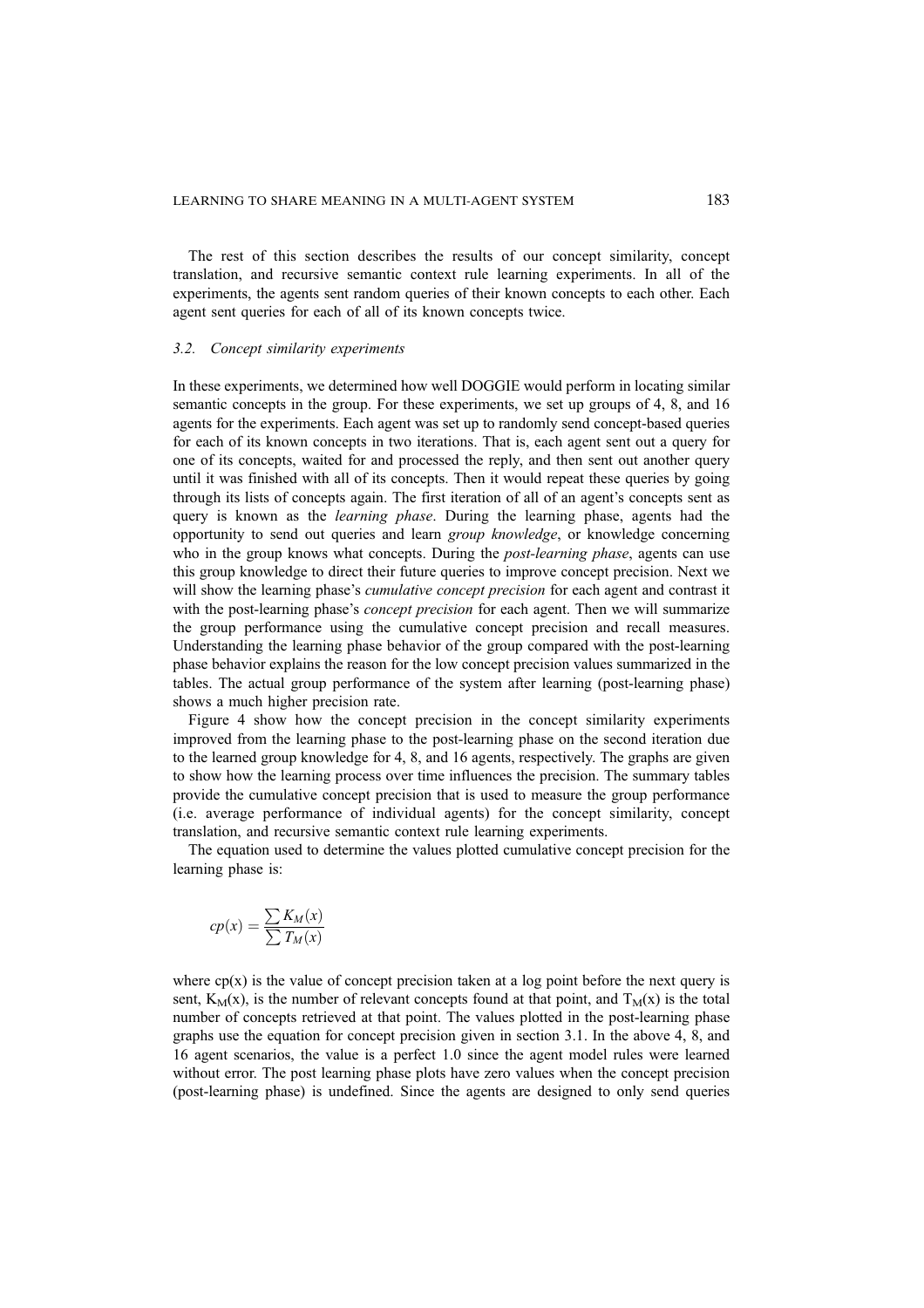

Figure 4. Plots of the concept precision (learning phase then post-learning phase phase) for 4, 8, and 16 agents respectively versus the number of query responses (time). Shows cumulative concept precision in learning phase and the improvement in precision during post-learning phase since agents have learned which agents know particular concepts.

when it has an applicable learned agent model rule, the concept precision in the postlearning phase is very high. The query responses refer to the responses that were received from agents from single queries. The data points were taken from the logs at the time just prior to where each new query was recorded.

The results of these experiments where there was no overlap between the training and testing examples are given in the table below.

These results from these experiments can be summarized as showing that this approach to finding concept similarity in a MAS is feasible. The fact that there is no overlap between the examples used for training and testing along with the very small sample set size of 10 semantic objects for the training examples are reflected in the low precision and recall values. The reason why a small sample size was initially chosen was to reflect the nominal size of a Web bookmark category and to show that our method works for very small sample sizes. Also reflected in these low values are the missing key attributes due to the different ontologies as we will describe in subsection 3.4. Another explanation of why these values are so low is that initially the agents were ''blindly'' sending queries to agents that may not even know the concepts. However, as the agents were able to learn agent model knowledge, the concept precision and concept recall should increase. The results in Table 3 were an average of all the agents performance and can be used to show the improvement resulting from using the recursive semantic context rule learning algorithm shown in subsection 3.4.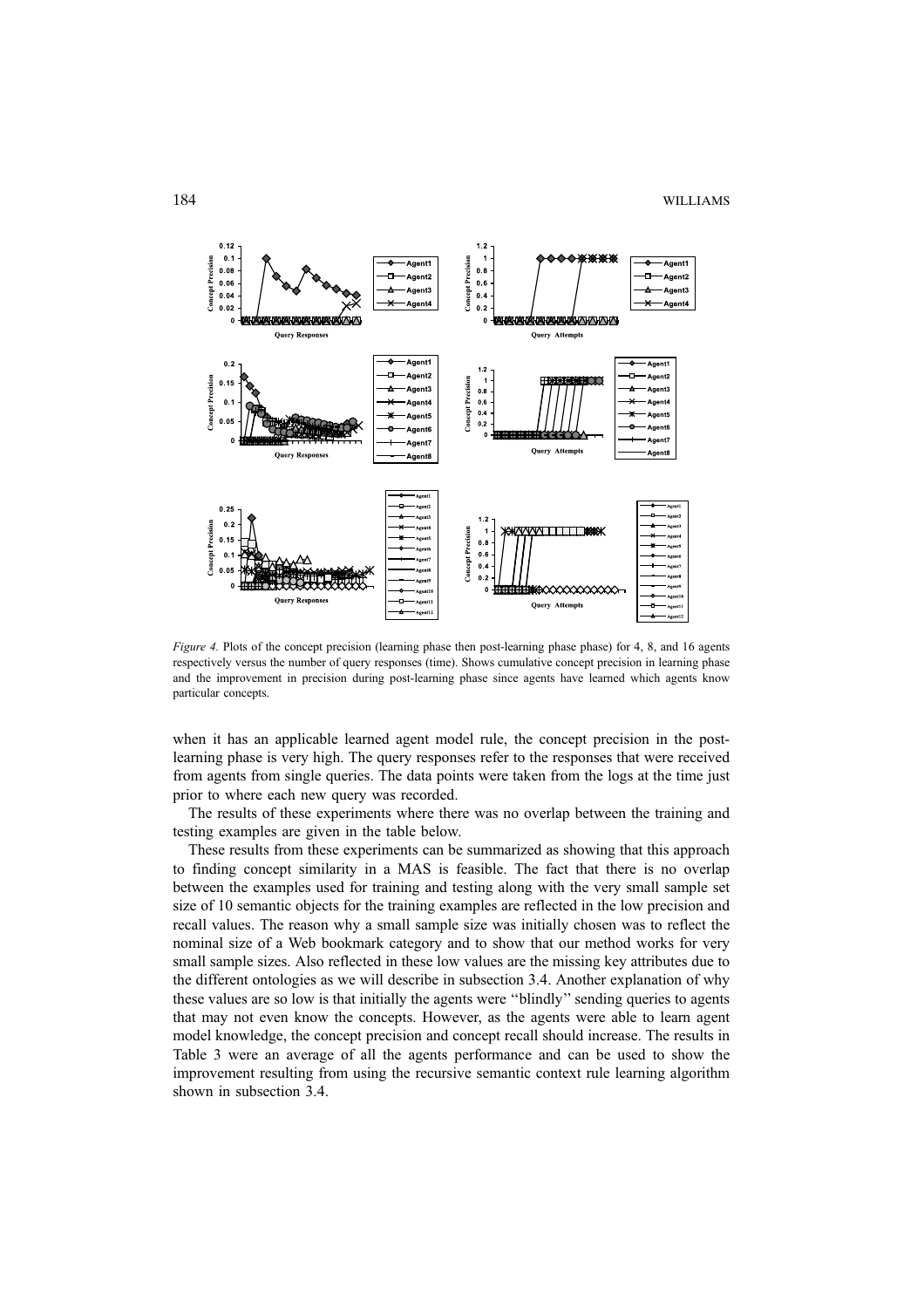Table 3. Concept similarity MAS performance with no overlap between test and train data (Magellan ontology).

| # Agents | <b>Concept Precision</b> | <b>Concept Recall</b> | Comm. Costs |  |
|----------|--------------------------|-----------------------|-------------|--|
| 4        | 0.02                     | 0.09                  | 63          |  |
|          | 0.034                    | 0.126                 | 156.22      |  |
| 16       | 0.035                    | 0.166                 | 274.29      |  |

# 3.2.1. Comparison between different learning methods

In addition to the above experiments using the Magellan Ontology, we ran experiments using DOGGIE with different machine learning methods: C4.5 and the Naïve Bayes using data from the Lycos ontology. In these experiments there was 100% overlap between the training and testing examples used. Also, we varied the number of examples used for each concept ranging from 10 per concept to 40 per concept and plotted learning curves as they related to concept precision and concept recall.

In Figures 5 and 6 below, we see how the performance of the DOGGIE MAS was effected by the type of individual learning algorithm used. There is a general upward learning trend for both the concept precision and recall with 4 and 8 agent configurations between 20 and 40 samples per concept. However, for the 40 samples per concept using C4.5 for 4 and 8 agent configurations there was a downward trend for concept precision and recall. This could possibly be due to overfitting caused by too many training samples for each concept in an agent's ontology. The 40 samples per concept experiments were not



Figure 5. MAS concept precision with 100% overlap between train and test data (Lycos ontology).



Figure 6. MAS concept recall with 100% overlap between train and test data (Lycos ontology).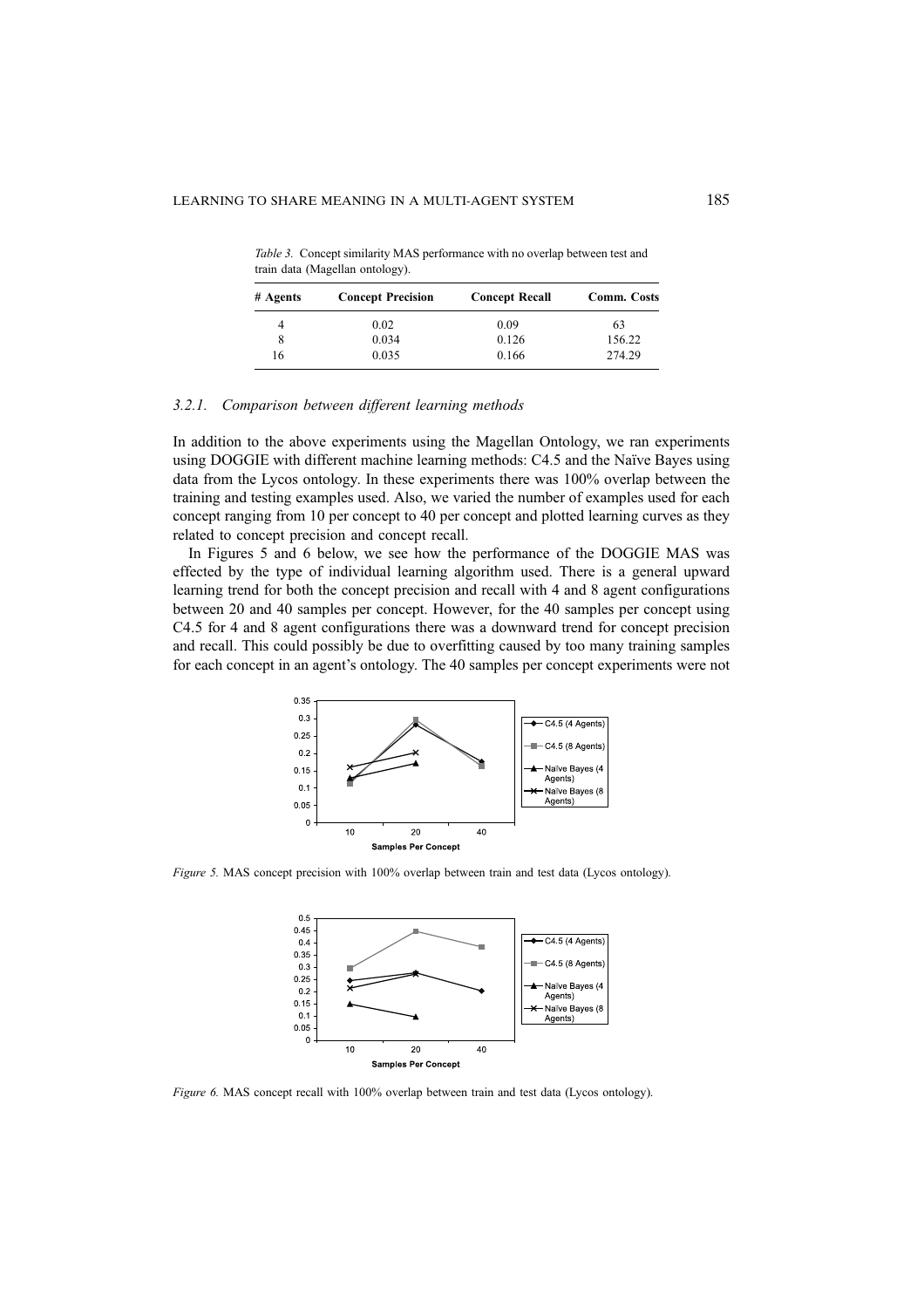

Figure 7. MAS communication costs with 100% overlap between test and train data (Lycos ontology).

performed using the Naive Bayes algorithm due to not having enough training examples to construct the test ontologies.

In Figure 7 above, we see that the communication costs have a downward trend as the number of samples per concept increase. In general we observe that the improvement in individual learning seems to reduce the amount of inter-agent communication required to locate the queried semantic concepts.

#### 3.3. Concept translation experiments

In the concept translation experiments, we set up the agents in the same way we did for the concept similarity experiments except that this time we changed the names, or labels, for each concept to make them unique. The summary of these experiments with no overlap between test and train data using the Magellan ontology is given in Table 4 below.

The results of these experiments in 4-,8-, and 16-agent configurations is similar to the locating similar concepts experiments. Although these experiments demonstrated the feasibility of this approach, they also indicated the problem that two agents with diverse ontologies have, i.e. missing key attributes in their semantic concept sets. This problem is dealt with using the recursive semantic context rule learning algorithm (RSCRL). The following results will show that the RSCRL algorithm improves the concept similarity and translation algorithms considerably.

## 3.4. Recursive semantic context rule learning

In the recursive semantic context rule learning experiments (RSCRL) we demonstrate how this algorithm is used to find key discriminating features in order to improve the MAS performance in locating similar semantic concepts.

Table 4. Concept translation MAS performance with no overlap between test and train data (Magellan ontology).

| # Agents | <b>Concept Precision</b> | <b>Concept Recall</b> | <b>Comm.</b> Costs |  |
|----------|--------------------------|-----------------------|--------------------|--|
| 4        | 0.022                    | 0.116                 | 63                 |  |
| 8        | 0.047                    | 0.17                  | 159.94             |  |
| 16       | 0.027                    | 0.132                 | 271.94             |  |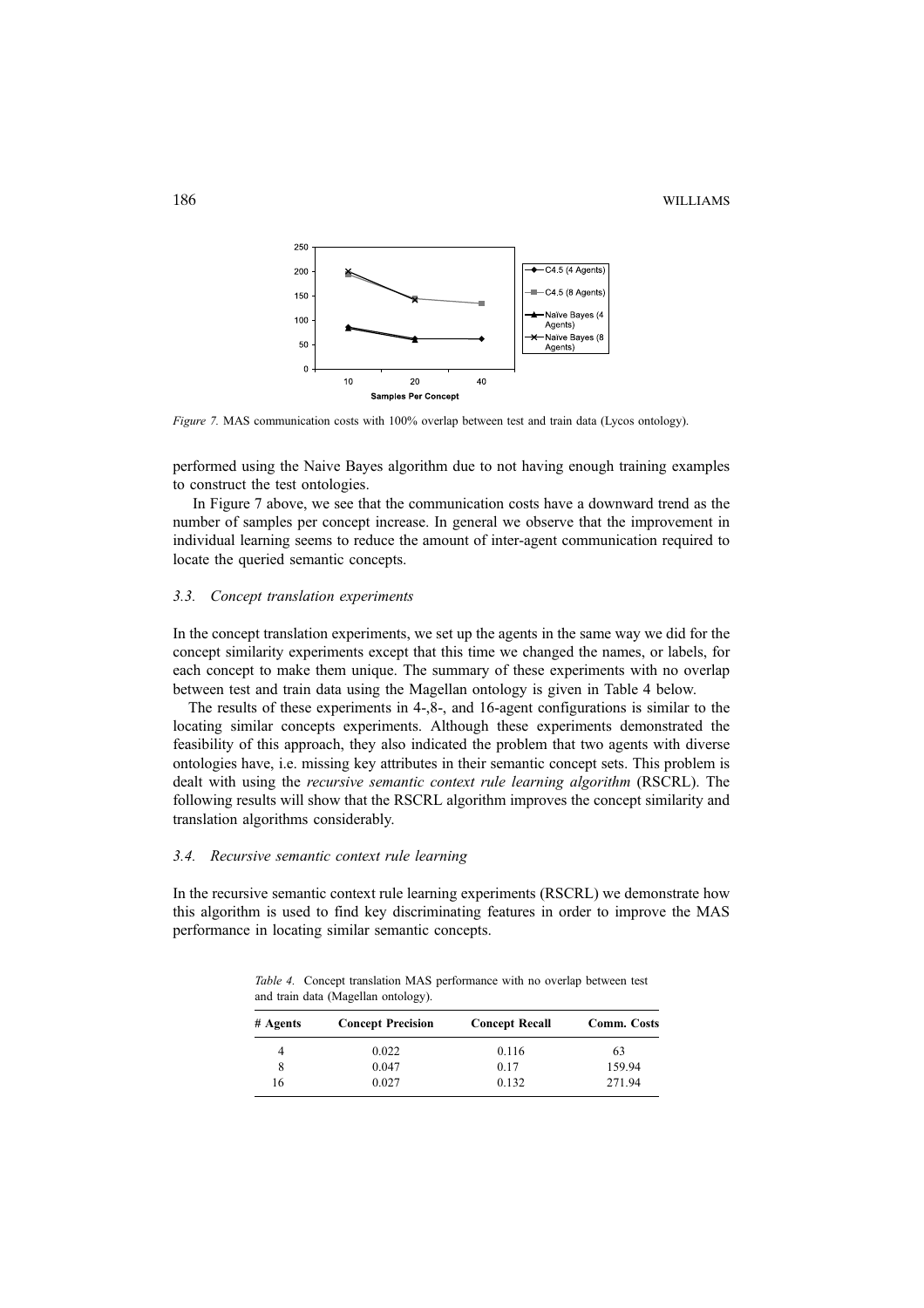| <i>Table 5.</i> Learning key missing attributes. |  |  |
|--------------------------------------------------|--|--|
|--------------------------------------------------|--|--|

| # Agents | <b>Concept Precision</b> | <b>Concept Recall</b> | Comm. Costs |  |
|----------|--------------------------|-----------------------|-------------|--|
| 4        | 0.035                    | 0.142                 | 78.6        |  |
| 8        | 0.085                    | 0.336                 | 157.5       |  |
| 16       | 0.069                    | 0.345                 | 273.47      |  |

Table 5 shows the summary averages for these experiments testing this algorithm with 4, 8, and 16 agents. This table shows the average values for concept precision, concept recall, and communication costs.

As in the other experiments, the concept precision was relatively small but relative to the baseline, there was much improvement.

The graphs in Figures 8 and 9 show the group precision and recall comparison between the concept similarity location, the concept translation, and RSCRL performance. We can see that the RSCRL outperformed the other methods by attempting to solve the missing key attributes problem. In relation to the baseline experiments, the concept precision improved up to 150% and the concept recall improved up to 166% over the baseline experiments as shown in the graphs below. The results for the sixteen agents were not as good for eight agents due to an unanticipated but insightful occurrence. When sixteen agents were sending and processing concept-based queries, their processing resources were not able to keep up with the demand. Therefore, they were not able to learn the agent



Figure 8. Concept precision MAS performance with no overlap between test and train data (Magellan ontology).



Figure 9. Concept recall MAS performance with no overlap between test and train data (Magellan ontology).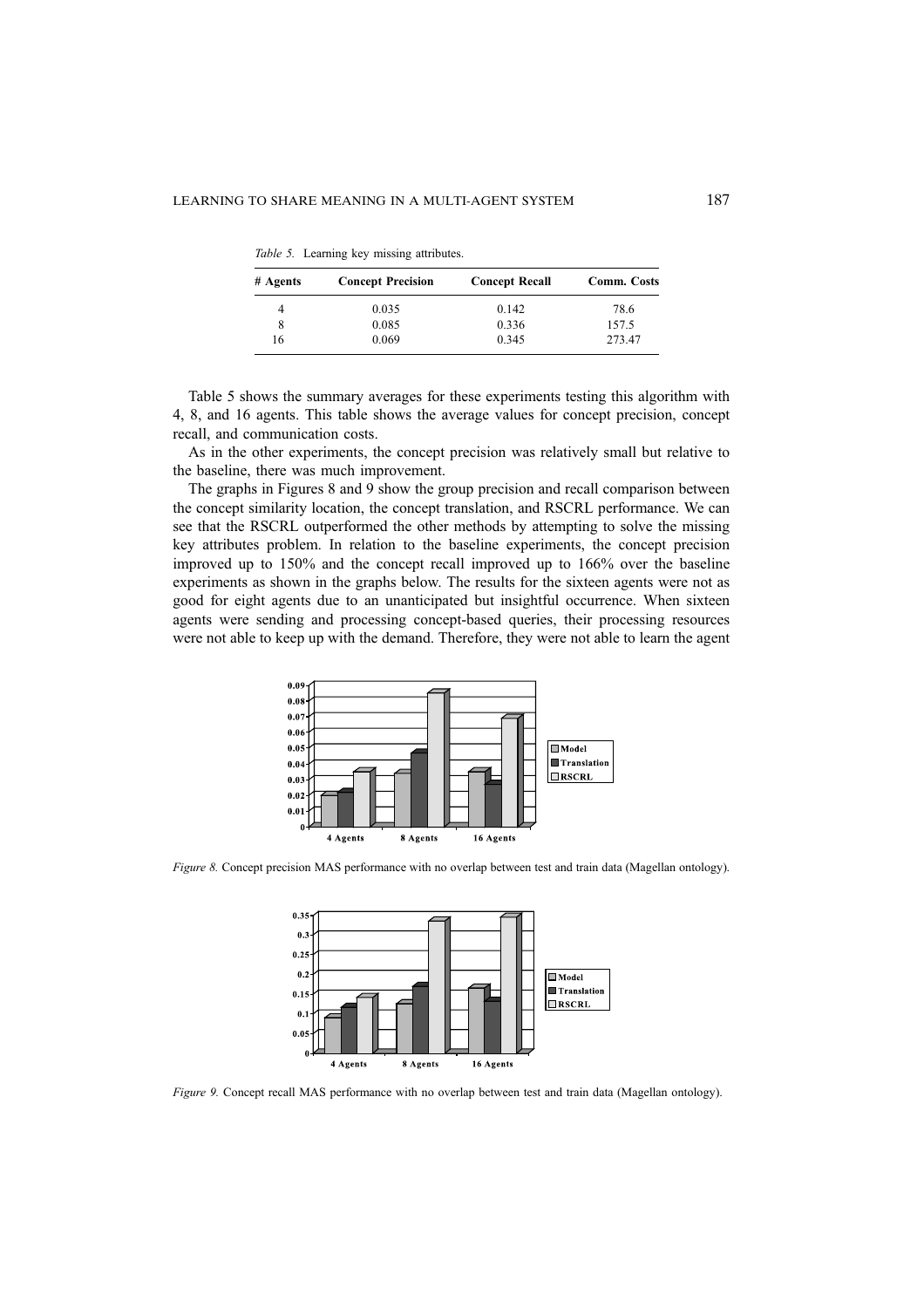

Figure 10. Query forward configuration for RSCRL experiments with eight agents using uni-directional communication.

model rules fast enough to keep with the new queries being sent. We include these results because they show that the amount of processing cycles, available memory, network bandwidth, and frequency of queries impact the quality of the interpretation performance.

## 3.4.1. Query forwarding in a non-fully connected network

We ran two experiments to compare how the RSCRL algorithm would affect the performance of agents in a non-fully connected network that forwarded their queries. These experiments also used the Magellan ontology data with no overlap between the training and testing data. In the first experiment we set up eight agents with randomly selected neighbors as depicted in Figure 10 below. Each agent was given ontologies with unique concept names. We set up each DOGGIE agent to perform concept translation and query forwarding with a maximum of two hops for a particular query. In the second experiment we had the same configuration except we also used RSCRL to see how the group performance was affected. For each of these experiments, the DOGGIE agents randomly send concept-based queries for two complete iterations of their concepts.

The results of these experiments are summarized in Table 6 below.

This table's ''No RSCRL'' column corresponds to the first experiment, which performed concept translation and query forwarding without the use of the RSCRL algorithm. The ''RSCRL'' column corresponds to the second experiment, which performed concept translation query forwarding with the RSCRL algorithm. The agents were able to find some of the concepts through concept translation and query forwarding as expected. The

Table 6. Query forward / concept translation summary.

|       | <b>No RSCRL</b> | <b>RSCRL</b> | Change $(\% )$ |
|-------|-----------------|--------------|----------------|
| CP    | 0.052           | 0.082        | 57.8%          |
| CR    | 0.191           | 0.265        | 38.7%          |
| Comm. | 37.94           | 38.28        | $0.9\%$        |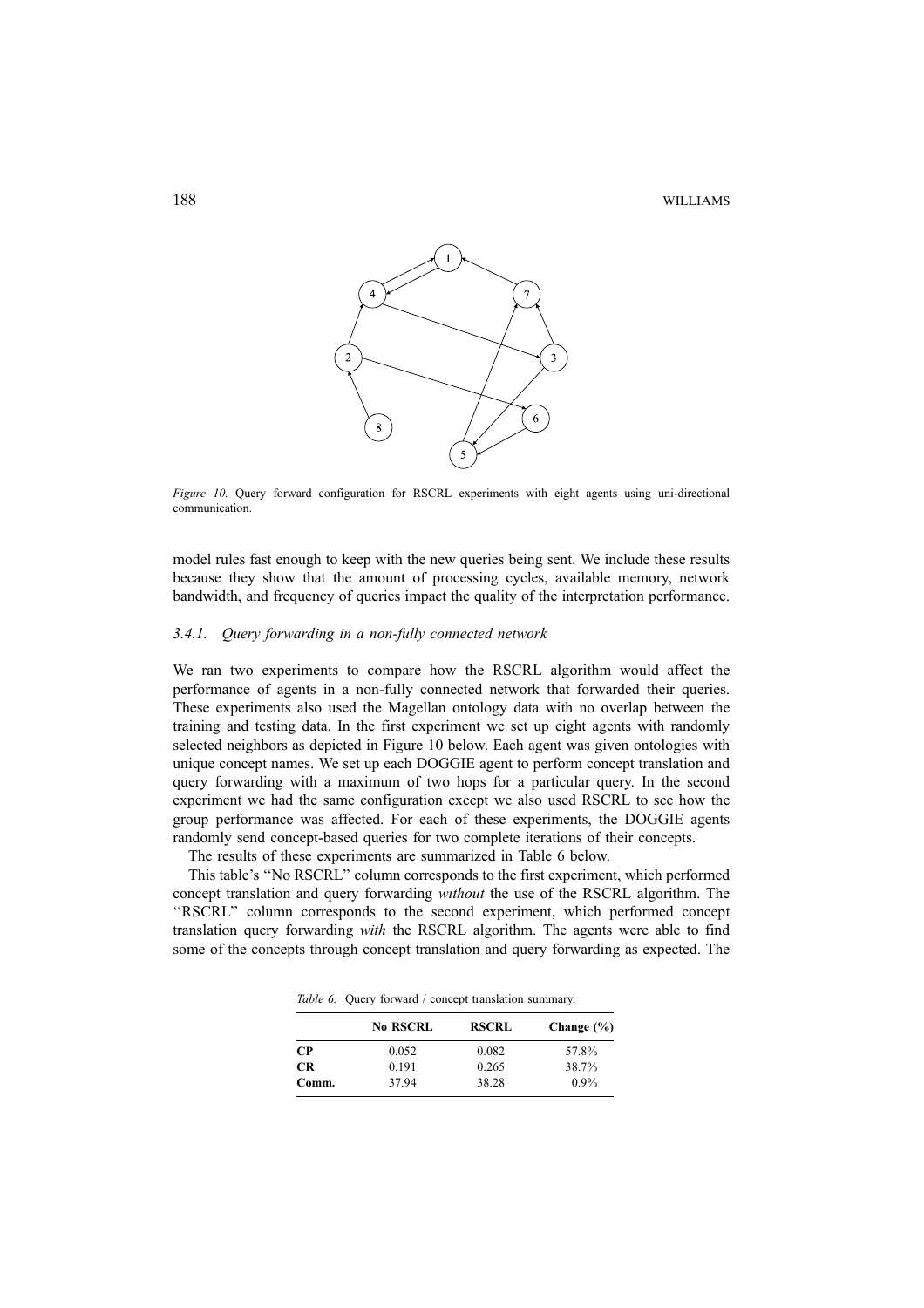RSCRL algorithm improved group performance as follows. The concept precision improved 57.8% and the concept recall improved 38.7% with the application of the RSCRL algorithm. Only a slight increase in communication costs was incurred at 0.9%. As in our other concept translation experiments with non-overlapping training and testing data, the concept precision and concept recall were relatively small. However, as expected, these values were greater than the fully-connected network configurations since there were fewer neighbors assigned in these experiments. The fewer neighbors in these experiments meant fewer messages were sent out during the group learning phase of the experiment.

#### 4. Related work

In the previous decade, researchers in artificial intelligence realized that different knowledge bases and associated expert systems used different representations for knowledge. This made the re-use of knowledge bases between different expert systems very difficult and expensive. Through the Knowledge Sharing Effort (KSE) researchers developed technologies for sharing knowledge between expert systems and intelligent agents [6]. The KSE resulted in the development of methods for agents to communicate and share knowledge. In particular, the three aspects of communications were part of their focus – the syntax, semantics, and pragmatics of communication. One of the underlying ideas of the KSE paradigm was that in order for agents to communicate, they needed to share a common ontology. However, any human or computing agent has in his or its ''mind'' what objects and concepts exist in the world and can invent the particular concept label used to represent that concept. This creates difficulty when agents with these diverse ontologies attempt to share knowledge and communicate since they may refer to similar semantic concepts using different terms. An agent's *ontology* consists of the vocabulary of terms in the language mapped to the elements of the agent's conceptualization. A conceptualization consists of all the objects and their interrelationships with each other that an agent hypothesizes or presumes to exist in the world [9]. Meaning is given to objects in a conceptualization by mapping these objects in the world to elements in the language specified by the agent's ontology.

In recent times, research has been performed that directly addresses this ontology problem dealing with agents that originally handle diverse ontologies. [26] describes an innovative evolutionary computation approach that enables a multi-agent system (MAS) to converge to a common ontology using a language game. Since his research is closely related to the proposed research it is important to point out the similarities and differences. His research addresses a different, albeit important, problem of ontology consensus. That is, how can other agents converge to using a common ontology, or a shared lexicon, in what he refers to as a winner-take-all situation [26]. However, our proposed research recognizes that agents may often want to maintain their own diverse ontology but still be able to identify when they are referring to the same concept. For example, in the future, a GE purchasing software agent might want to keep its own ontology but know how it can communicate with a Siemens purchasing software agent. This allows for each agent to maintain control over its own ontology but still be able to communicate with each other. It is true that our proposed agents start off with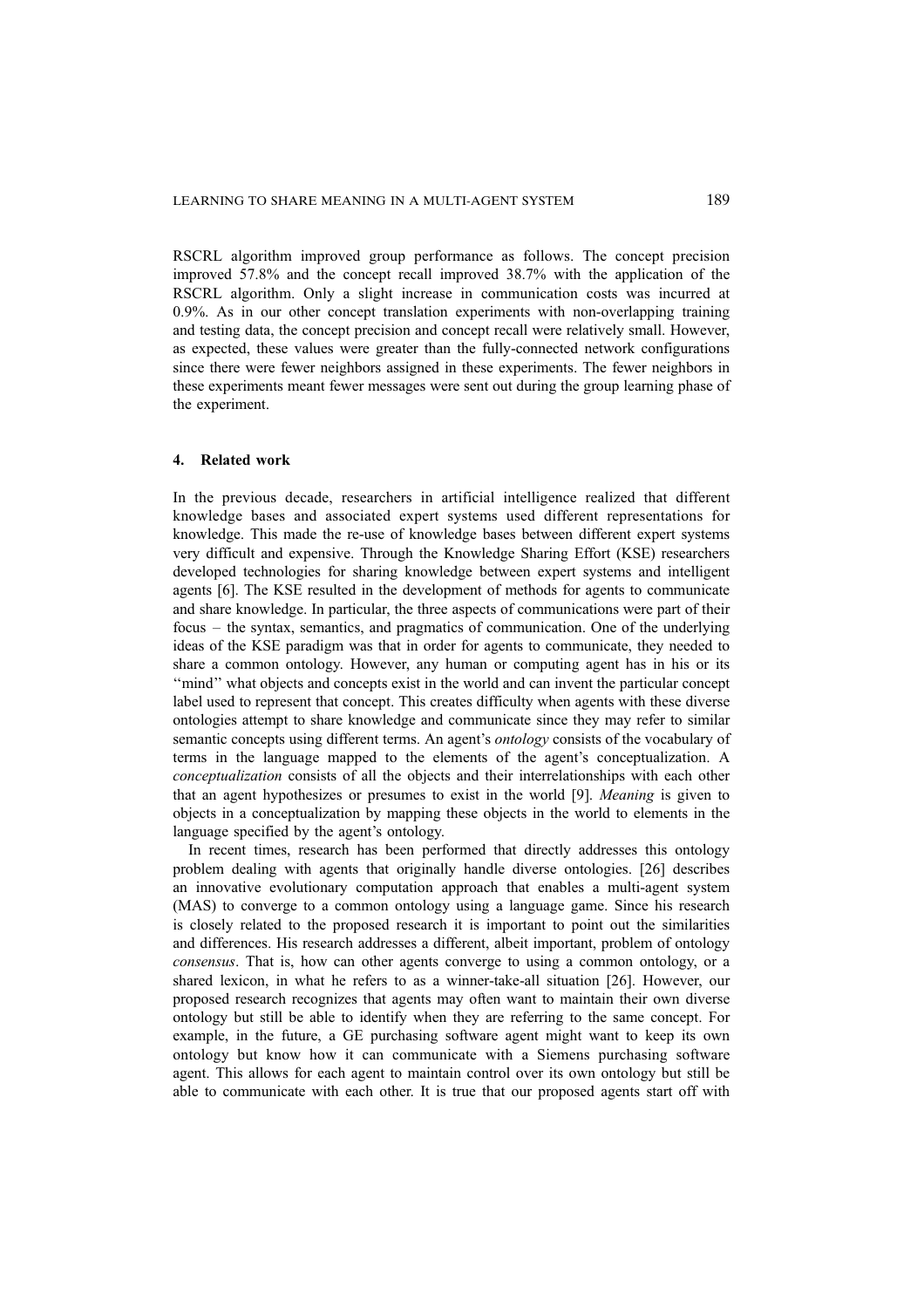diverse ontologies but their goal is not to converge to a common one as in [26]. The language game described in [26] relies on the speaker and hearer agents determining whether they use the same name to describe a *single* object but not a *class* of objects (i.e. concept) as in the Distributed Ontology Gathering Group Integration Environment (DOGGIE) system. This game assumes that meaning is defined as a pointer to a single object. However, in our research, our agents are given the ability to generalize several objects in order to find a "generic" description of concepts. In humans, this is analogous to Web users organizing the information and knowledge in Web pages by placing them in groups in a bookmark hierarchy, for example. [26] also demonstrates how agents might finding discriminating features for concepts using sets of feature detectors. The discrimination game is described for one object at a time rather than a class of objects, or concept, as in our proposed research. Again, this is because our approach makes use of machine learning techniques while [26] uses primarily evolutionary learning techniques.

Differentiated ontologies having terms that are formally defined as concepts and have local concepts that are shared have been addressed [27]. The relations they find between concepts are based on the assumption that local concepts inherit from concepts that are shared. In our approach, ontologies are not assumed to share commonly labeled concepts but rather a distributed collective memory of objects that can be selectively categorized into the agent's ontology. Their approach uses rough mapping to identify syntactic and semantic similarity between graphs of concepts with description logic. Unlike most approaches, they allow agents to communicate directly rather than translating to a central, shared language. However, they assume that the unshared terms inherit from terms in shared ontologies while we assume DOGGIE agents do not use shared ontologies. Their system was evaluated by generating description logic ontologies in artificial worlds while the DOGGIE approach uses Web pages to construct lightweight ontologies.

[8] argues the need for mechanisms for multi-agent systems to interoperate by using a non-learning approach to enable different multi-agent systems to translate messages or queries, for example. We tackle a different but slightly related problem when dealing with agents that have diverse ontologies. Our approach uses learning to enable agents to discover concept translations.

Machine learning algorithms have been used to learn how to extract information from Web pages [4]. Their approach uses manually constructed ontologies with their classes and relations and training data. Their approach uses machine learning to perform a form of text categorization. The objective of their work is to construct a knowledge base from the World Wide Web and not to find translations or relations between concepts in a multi-agent system.

Several information agent systems attempt to deal with some issues in using ontologies to find information. In the SIMS [15] system information agents use domain knowledge and information source knowledge to query multiple, heterogeneous databases. Our work builds upon their general notion of agents learning where to find relevant information and using machine learning to aid in this. However, agents in the DOGGIE system are both information sources and sinks and interact as both clients and servers. IICA [12], or Intelligent Information Collector and Analyzer, gathers, classifies and reorganizes information from the Internet using a common ontology rather than a group of diverse ones.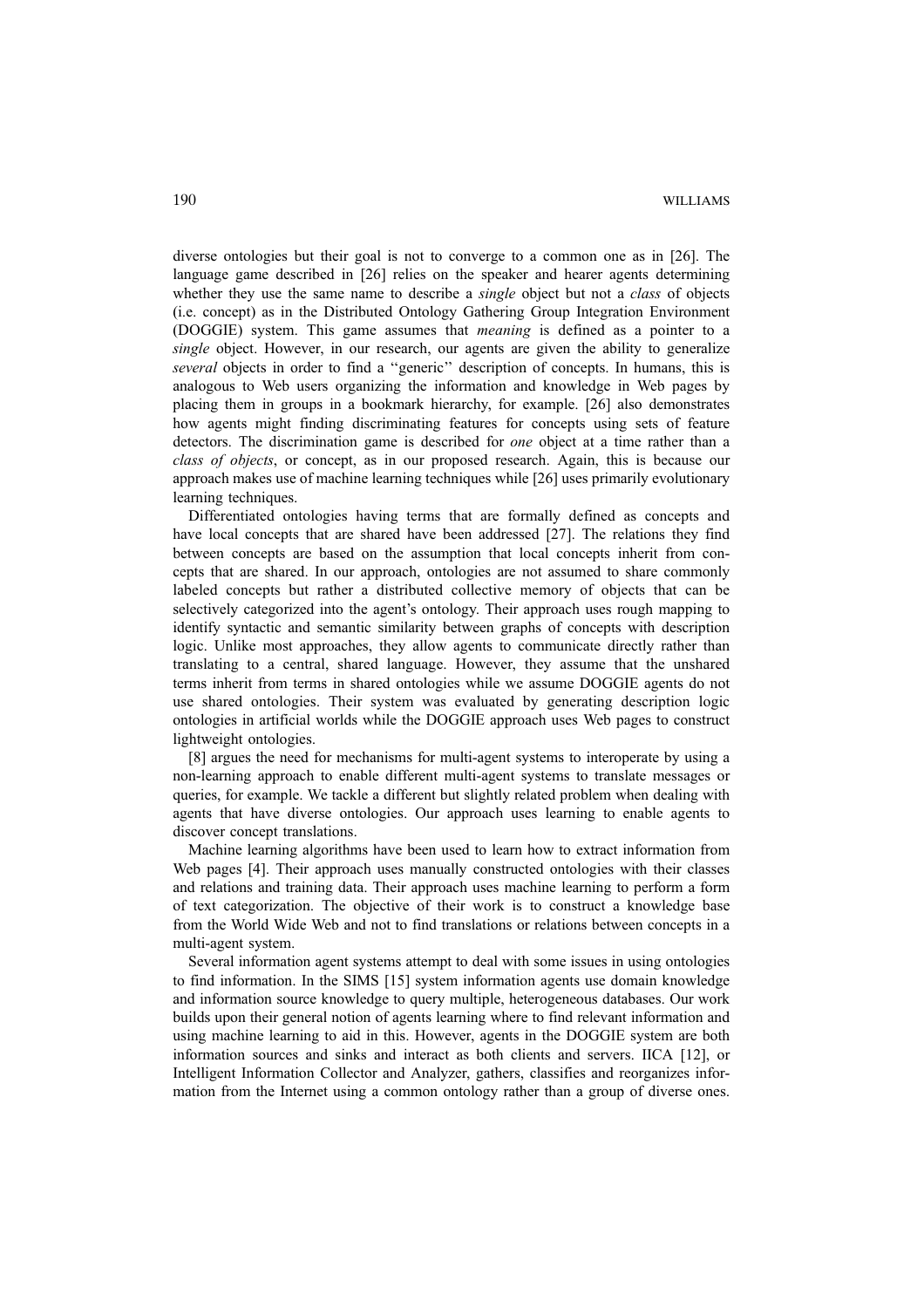OBIWAN [31] uses agents to organize information on the Web using ontologies by mapping to centralized ontologies rather than each other agents' ontologies. The InfoSleuth Project [1] uses multiple representations of ontologies to help in semantic brokering. Their agents advertise their capabilities in terms of more than one ontology in order to increase the chances of finding a semantic match of concepts in the distributed information system. The InfoSleuth system, however, is not an attempt to discover translations between concepts in the different ontologies.

The Common Interest Seeker (COINS) uses local concept corpus functions like the common ontology of the SHADE matchmaker [16]. [16] states that the COINS matchmaker clients do not have to agree on a shared ontology explicitly other than sharing a common natural language. They state that COINS attempts to learn the ontology already shared by the other clients by revising its corpus to get a better estimate of the information content of words. Our approach differs from COINS in several key points. First, concepts in DOGGIE system are represented explicitly using symbolic rules rather than just document vectors. Second, our approach develops a method for locating and translating similar semantic concepts, while COINS does not perform semantic translation. In the DOGGIE system, the ''matchmaking'' is done by individual agents in a distributed manner and not by a centralized matchmaker as in the COINS system.

The DOGGIE approach differs from the natural language processing approach taken in the SENSUS system [14] by using ontologies created by individual agents and seeking to find translations and relationships between these concepts by using inductive learning techniques. Our research looks at how MAS performance is effected when locating and translating concepts using an instance-based approach.

The OBSERVER [20] system uses predefined inter-ontology relations to deals with the vocabulary sharing problem but the method of acquiring relationships whereas our DOGGIE approach builds relationships with different ontology data. [20] outlines a method for estimating loss of information based on terminological differences which may provide valuable performance information for future DOGGIE experiments. The SCOPES [22] multi-agent system views semantic reconciliation as a query dependent process that requires flexible interpretation of the query context. It provides a mechanism to flexibly construct a query context during coordinated knowledge elicitation.

[32] has promising results for mapping between ontologies using machine learning but it is not studied in a multi-agent setting as in this work. Also, their mapping process uses whole ontologies be used as input while our approach uses subsets of instances contained in an agent's single concept within its ontology. [33] demonstrate a method for integrating documents into a master catalog using information present in the source catalog and enhancing the use of the Naive Bayes classifier.

# 5. Conclusions and future work

We demonstrated how we address the ontology problem in a multi-agent system made up of agents with diverse ontologies. We described how our agents learn representations of their own ontologies using a machine learning algorithm and then seek to locate and/or translate semantic concepts by using examples of their concepts to query each other. In essence, our DOGGIE agents are able to teach each other what their concepts mean using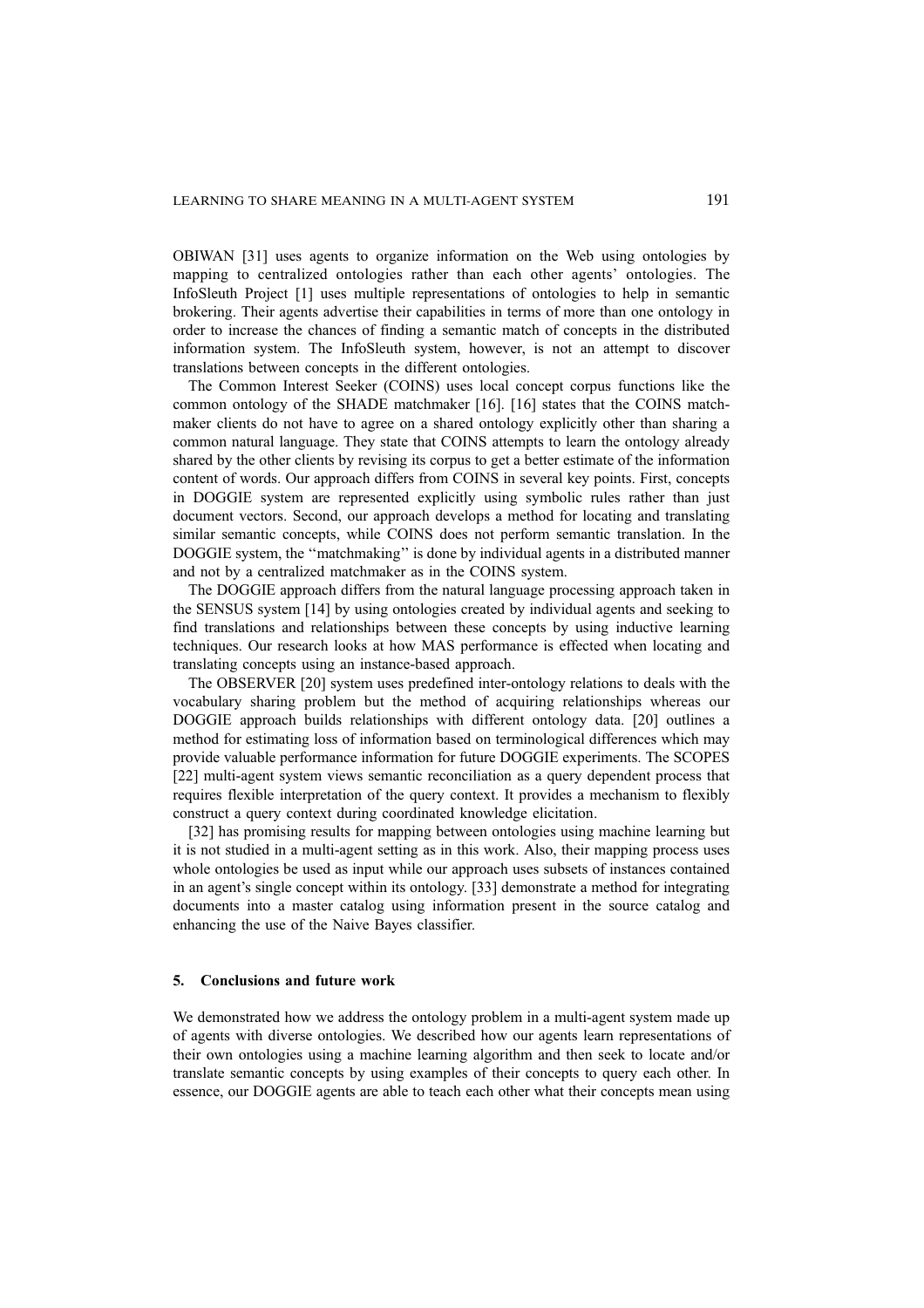their own conceptualization of the world. The learning method that used C4.5 with RSCRL worked best due to its ability to handle missing descriptors in the ontology rules. We plan to conduct experiments with this methodology for using more complex ontologies represented with  $DAML + OIL$  [5]. We will continue to investigate how DOGGIE agents perform when diverse learning styles are used. Although this work mainly deals with polysemy, it is our hope that it can be extended to deal with other relationships such as hyponymy, hypernymy, and meronymy. Classification by committee approaches may also be used in future work to enhance the machine learning techniques used. This work serves to introduce a novel methodology that may, in the future, prove useful for agents on the semantic web [2] when dealing with the knowledge sharing issues resulting from diverse ontologies.

#### Acknowledgments

This research has been partially funded by NSF grant IIS-0002364. The spidered Magellan and Lycos ontologies were contributed by Dr. Susan Gauch. Dr. Costas Tsatsoulis provided valuable guidance in the original development of the DOGGIE approach. I would also like to acknowledge Zijian Ren for his work on the Lycos experiments. Also, the anonymous reviewers provided excellent feedback that was used to improve this paper.

#### References

- 1. R. Bayardo, W. Bohrer, R. Brice, A. Cichocki, J. Fowler, A. Helal, V. Kashyap, T. Ksiezyk, G. Martin, M. Nodine, M. Rashid, M. Rusinkiewicz, R. Shea, C. Unnikrishnan, A. Unruh, and D. Woelk, ''InfoSleuth: Agent-based semantic integration of information in open and dynamic environments,'' in M. Huhns and M. Singh, (eds.), Readings in Agents, Morgan Kaufmann: San Francisco, pp. 205 – 216, 1998.
- 2. T. Berners-Lee, J. Hendler, and O. Lassila, ''The Semantic Web,'' Scientific American, May 2001.
- 3. A. H. Bond and L. Gasser, (eds.), Readings in Distributed Artificial Intelligence, Morgan Kaufmann, 1988.
- 4. M. Craven, D. DiPasquo, D. Freitag, A. McCallum, T. Mitchell, K. Nigam, and S. Slattery, ''Learning to extract symbolic knowledge from the World Wide Web," in Proceedings of the 15th National Conference on Artificial Intelligence (AAAI-98), 1998.
- 5. ''The DARPA agent markup language homepage,'' http://www.daml.org, 2001.
- 6. T. Finin, Y. Labrou, and J. Mayfied, ''KQML as an agent communication language,'' in J. Bradshaw, (ed.), Software Agents, MIT Press, 1997.
- 7. A. Garland and R. Alterman, ''Multiagent learning through collective memory,'' in Adaptation, Coevolution, and Learning in Multiagent Systems, Technical Report SS-96-01, AAAI Symposium, Stanford, CA, March 25 – 27, Menlo Park, CA, AAAI Press, pp. 33 – 38, 1996.
- 8. J. Giampapa, M. Paolucci, and K. Sycara, ''Agent interoperation across multiagent system boundaries,'' in Proc. of 4th International Conference on Autonomous Agents, June 3-7, Barcelona, Spain, 2000.
- 9. M. Genesereth and N. Nilsson, Logical Foundations of Artificial Intelligence, Palo Alto, CA, Morgan Kauffman, 1987.
- 10. T. Gruber, ''The role of common ontology in achieving sharable, reusable knowledge bases,'' in J. A. Allen, R. Fikes, and E. Sandewall, (eds.), Principles of Knowledge Representation and Reasoning: Proceedings of the Second International Conference, Cambridge, MA: Morgan Kauffman, pp. 601-602, 1991.
- 11. M. Huhns and M. Singh, ''Agents and multiagent systems: Themes, approaches, and challenges,'' in M. Huhns and M. Singh, (eds.), Readings in Agents, Morgan Kaufmann: San Francisco, CA, 1998.
- 12. M. Iwazume, K. Shirakami, K. Hatadani, H. Takeda, and T. Nishida, ''IICA: An ontology-based internet